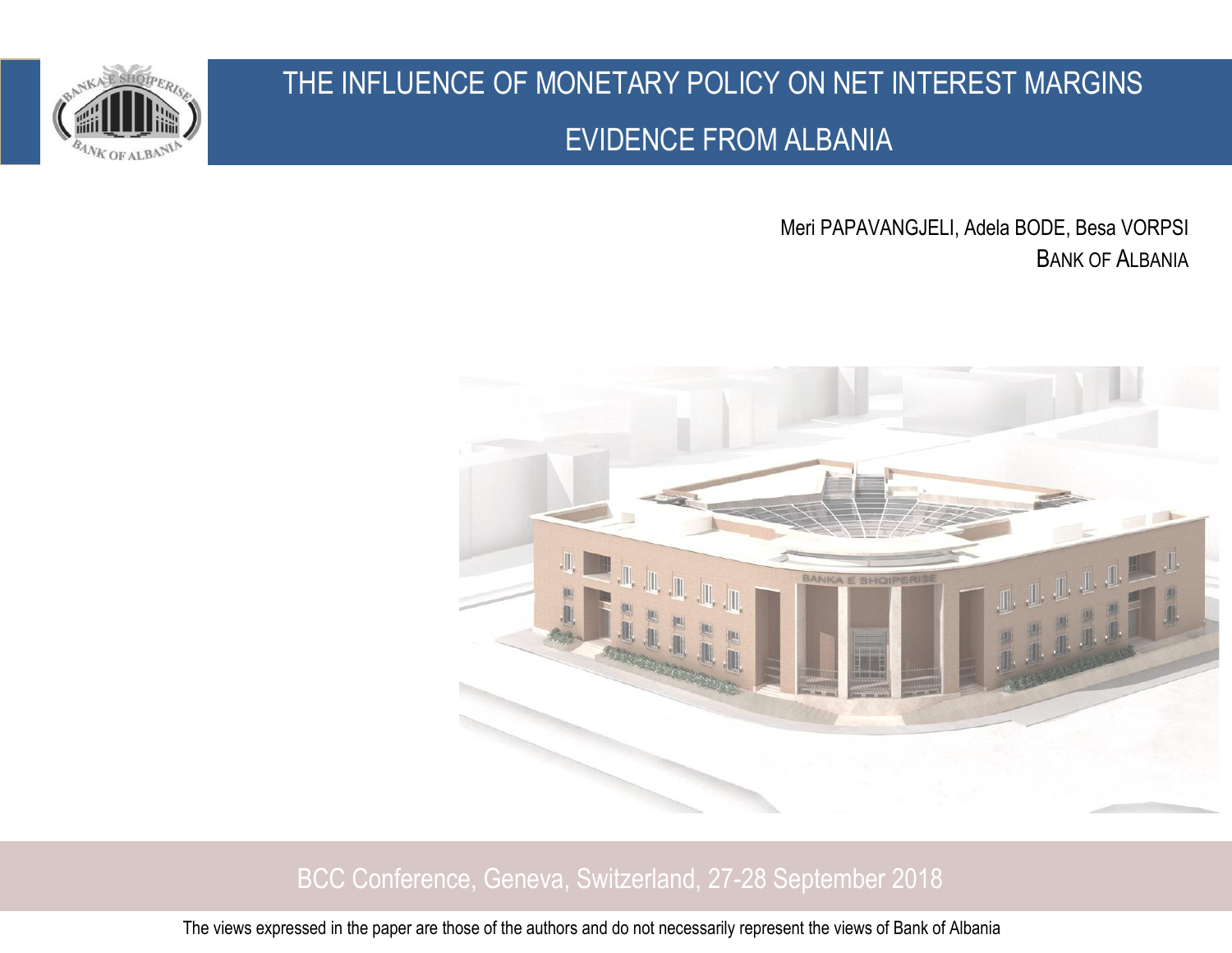# **OUTLINE**

- MOTIVATION & AIM
- LITERATURE REVIEW
- **RECENT DEVELOPMENTS IN THE ALBANIAN BANKING SECTOR**
- **EMPIRICAL ANALYSIS AND ESTIMATED RESULTS**
- **CONCLUDING REMARKS**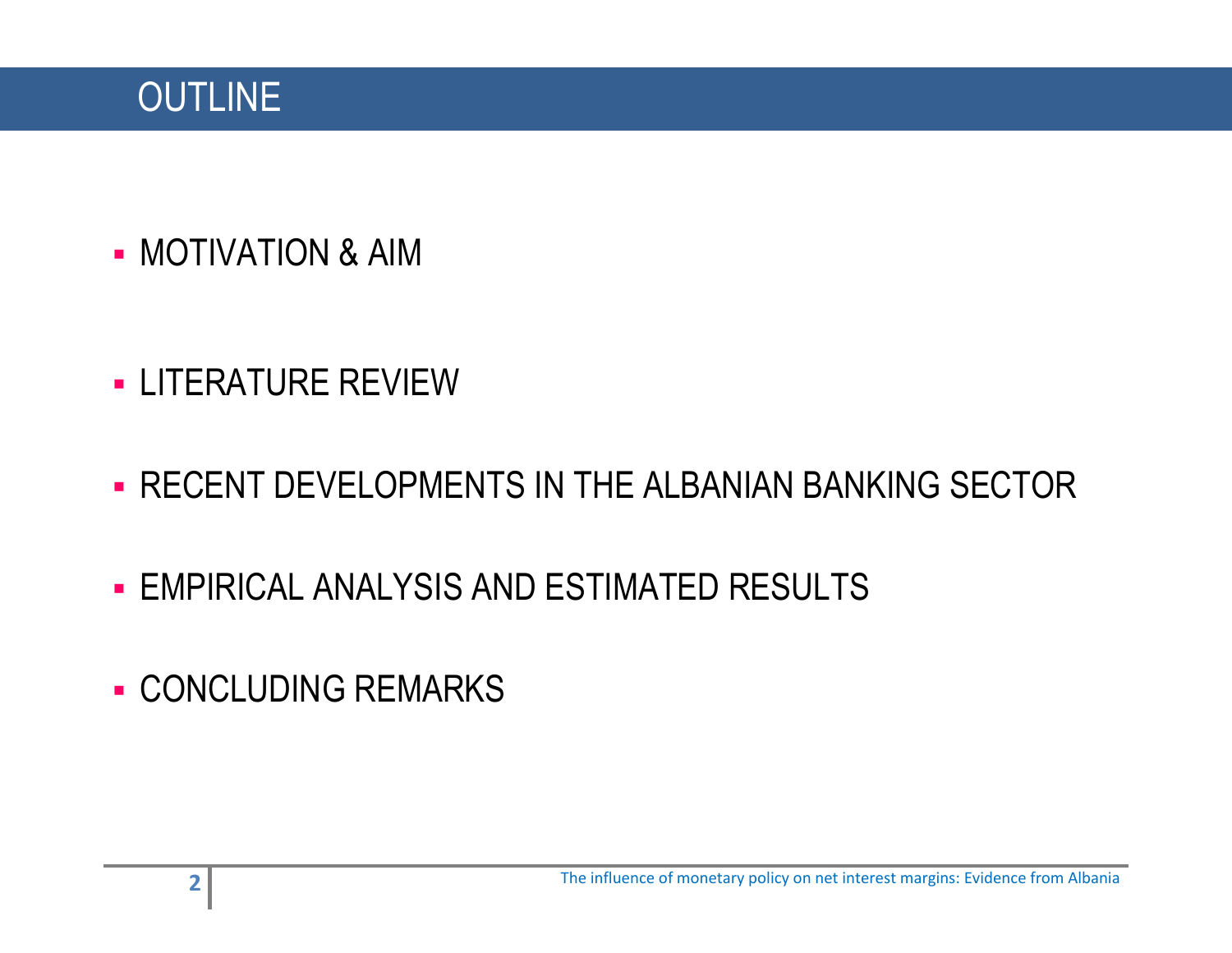- Understanding the link between interest rates and bank profitability is essential in evaluating the effects of monetary policy on the soundness of the financial sector.
- **It takes a greater importance in the context of the continuosly eased monetary** conditions by Bank of Albania during the recent years.
- The link between monetary policy and bank profitability in Albania is an underresearched area.
	- **There are two previous studies on net interest margins in the Albanian banking** sector [Kalluci (2010), Papavangjeli and Leka (2016)].
	- In this paper, we focus specifically on the relation between monetary policy rate and banks' net interest margin by allowing also for non-linearities in this relation.
	- We use the latest available banks' data and we split the analysis into three bank groups according to their share in the total assets of the banking sector.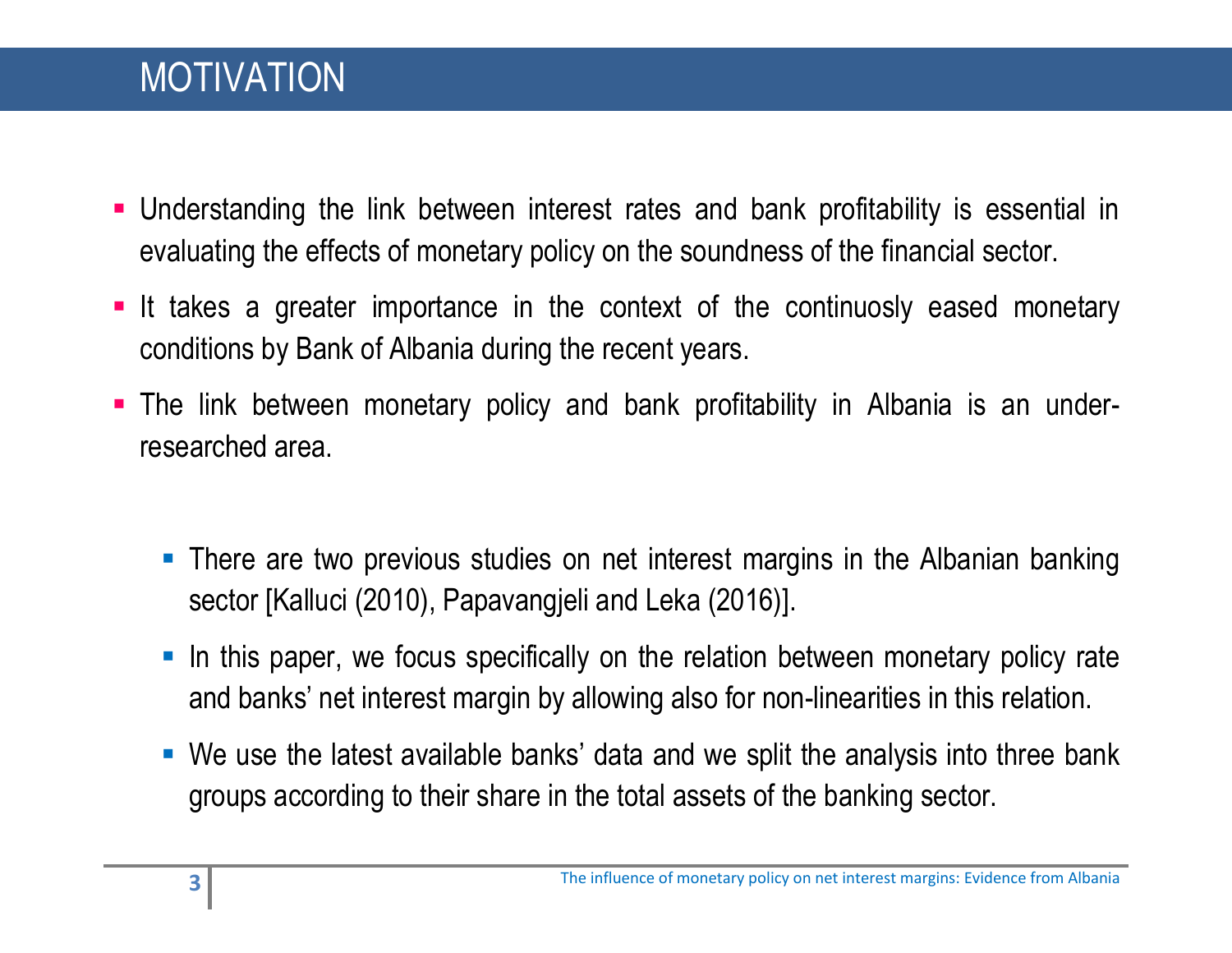Aim: To analyze the impact of monetary policy rate on Albanian banks' net interest margin and to investigate the existence of a possible non-linear relationship which would explain why the impact of monetary policy differs depending on the level of interest rates.

#### Research question:

*"Controlling for selected bank characteristics and macroeconomic variables, is there any non-linear relation between monetary policy rate and banks net interest margin, as the main component of banks profitability?"*

Methodology: application of an Ordinary Least Squares (OLS)-based Panel Corrected Standard Errors (PCSE) procedure, which accounts for issues like autocorrelation, residual correlation between equations and cross-sectional heteroskedasticity.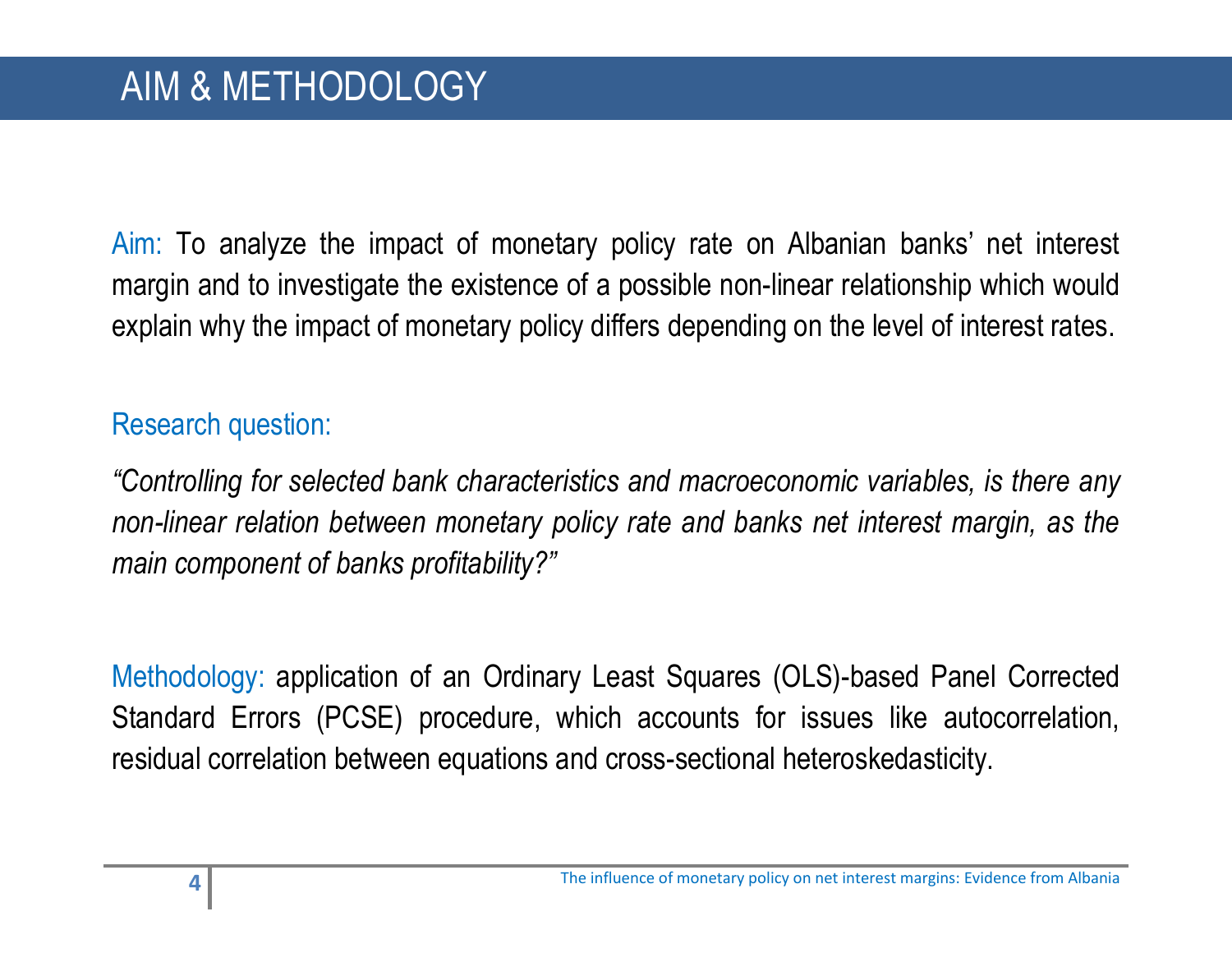# LITERATURE REVIEW – THEORETICAL MODELS

- There are various theoretical frameworks in which the behaviour of net interest margins is modelled (e.g. Zarruk, 1989; Wong, 1997).
- **Model developed by Ho and Sounders (1981) as a starting point.**
- **Extended versions of this model by incorporating:** 
	- different types of loans and deposits (Allen, 1988).
	- credit risk and interest rate risk (Angbazo, 1997)
	- operating costs (Maudos and Fernández de Guevara, 2004)
	- non-interest income (Carbó and Rodríguez, 2007)
- Monti-Klein model (Borio et al., 2015): oligopolistic competition between N banks, incorporating the cost of maturity transformation, the capital requirements coefficient and an equation for provisions for possible loans losses.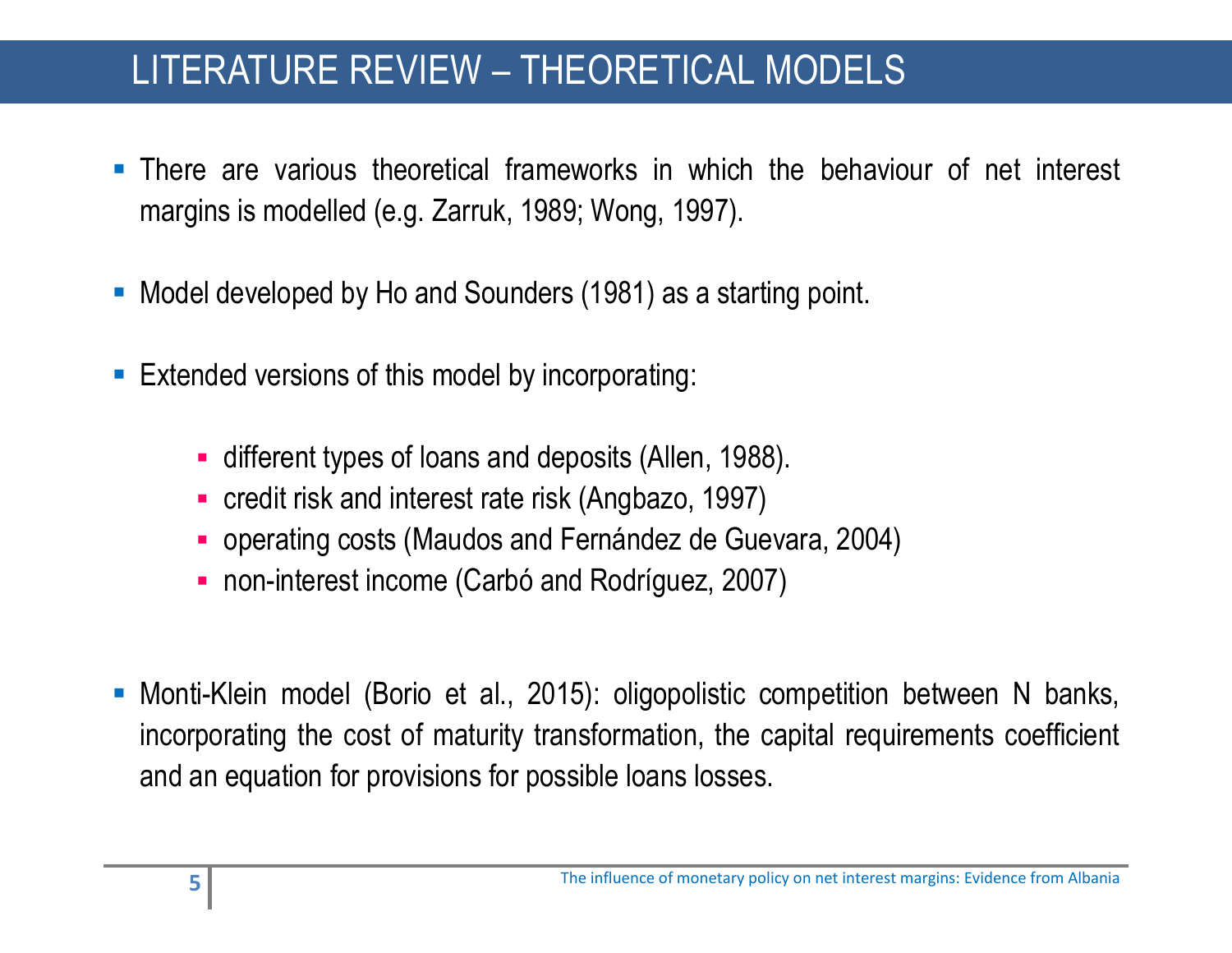# THEORETICAL BACKGROUND

Interest rates affect banks' net interest income through the following mechanisms:

- Liabilities are likely to be more interest rate sensitive than assets: banks typically "lend long and borrow short". When market interest rates <u>fall</u>, banks' funding costs usually fall more quickly than their interest income, and net interest income rise.
	- $\circ$  The demand for loans increases and the supply of deposits decreases with the decrease of interest rate, which can lead to larger lending volumes and lower deposit volumes, and thus improve interest income.
- Over time, net interest margins fall as loans are renewed at lower interest rates. As interest rates have become extraordinarily low, a decrease of interest rates will decrease loan interest more than the decrease on deposit rates, because the deposit rate cannot fall below zero, causing a decrease on net interest income.

The effects of these mechanisms indicate that the relationship between net interest margin and policy rate is non-linear.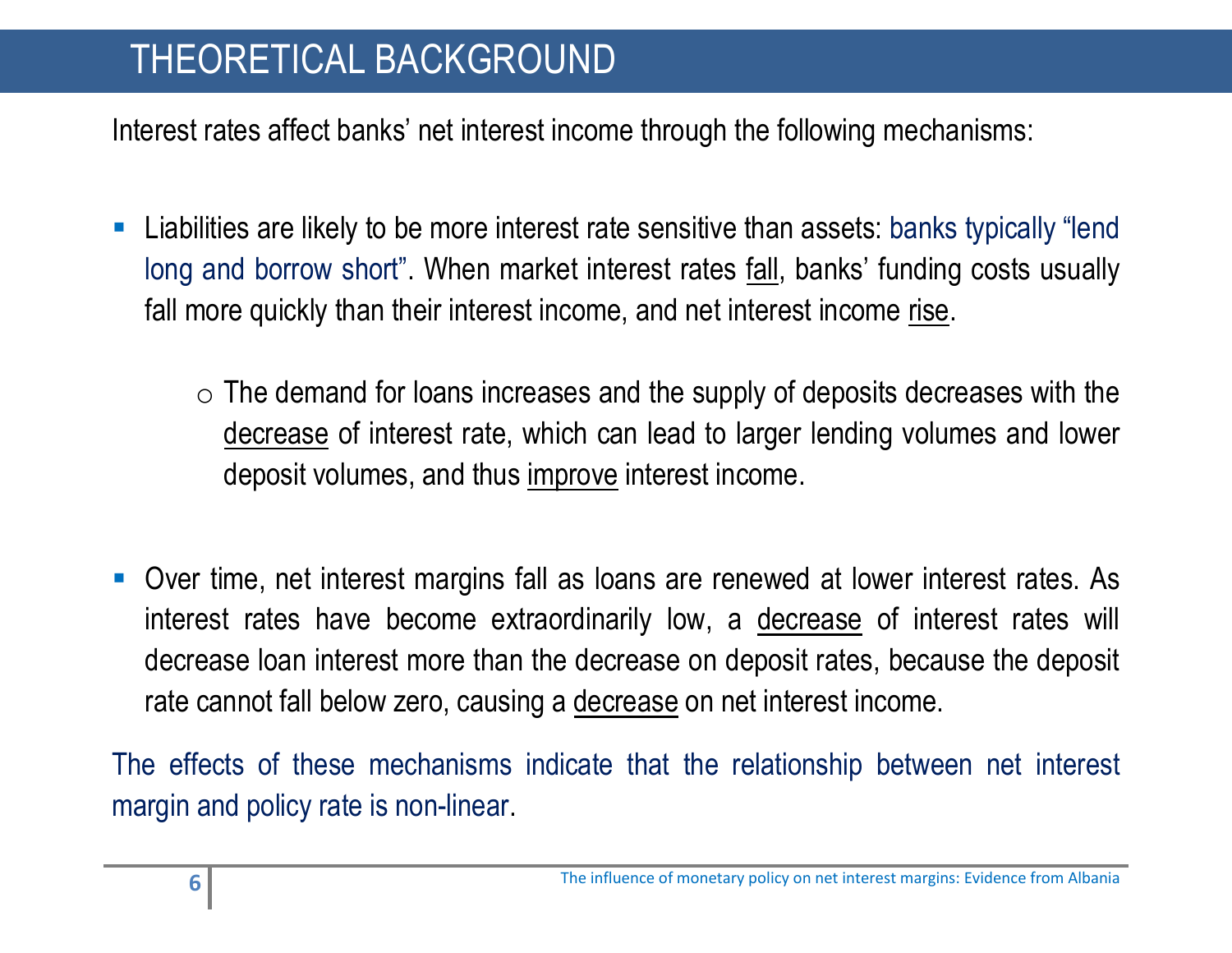# LITERATURE REVIEW – EMPIRICAL MODELS

- Borio et al. (2015), analyzing a sample of 108 large internationally banks in 14 major advanced economies, over the period 1995-2012, support the negative effects of lower interest rates on net interest margins, with effects found to be greater in low interest rate environments.
- The Bundesbank's Financial Stability Review (2015), analysing 1,500 banks, finds that persistently low interest rates are one of the main risk factors weighting on German banks' profitability. Genay and Podjasek (2014) also find that persistently low interest rates depress US banks' profitability, particularly for small institutions.
- Claessens et al. (2016) confirm the non-linear relation between interest rates and net interest margins, using a sample of 3,418 banks from 47 countries for the period 2005–2013.
- Kerbl and Sigmund (2016) study the effects of prolonged low interest rates on banks in Austria, estimating a panel model. It shows that the profitability of banks declines in times of low interest rate environments and small regional banks are hit hardest.

Other recent studies on this topic: Busch and Memmel (2015), Alessandri and Nelson (2015), Jobst and Lin (2016), Blot et al. (2016), Gros (2016), Borio and Gambacorta (2017).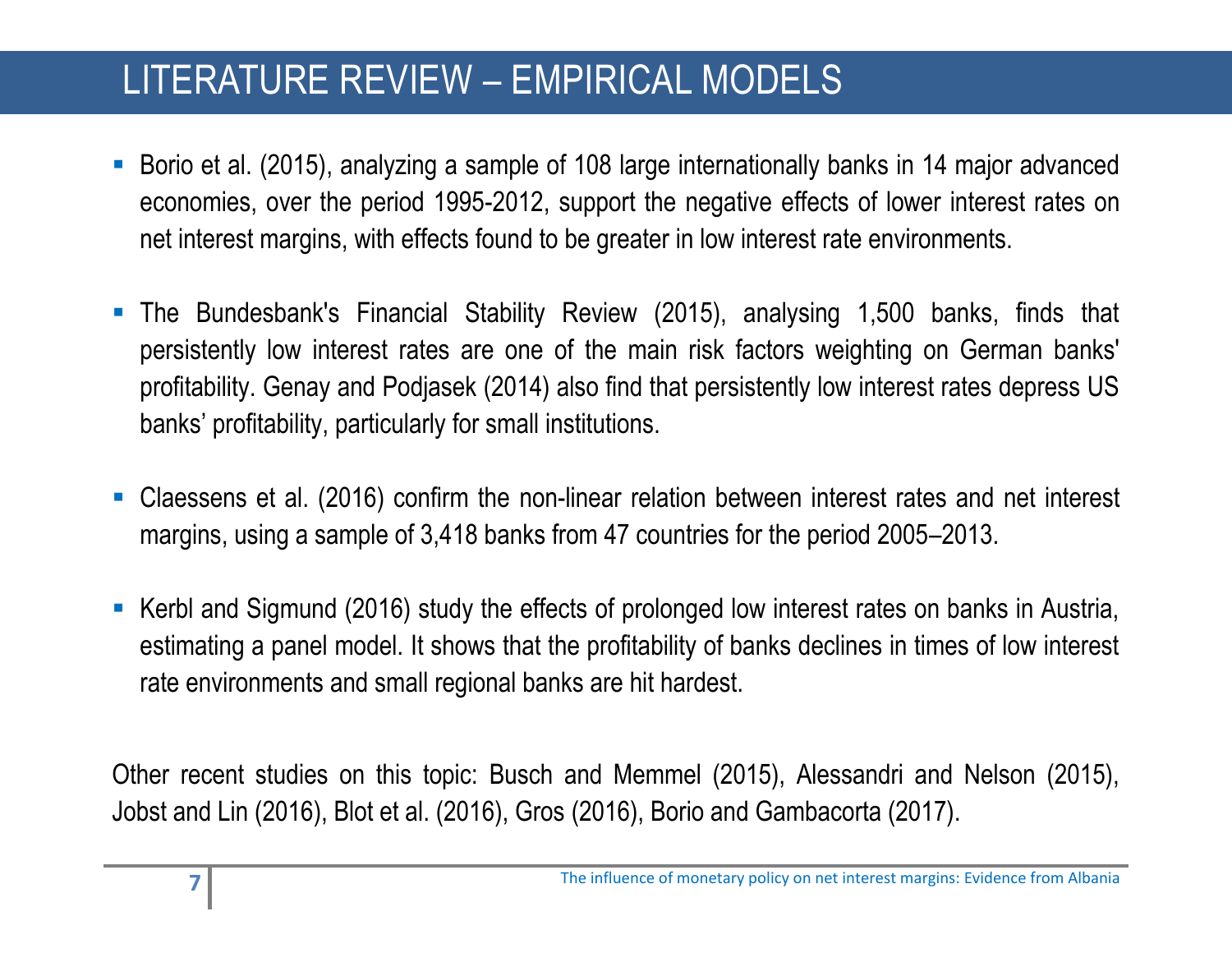#### 1. MONETARY POLICY

in the control of the control of the control of the control of the control of the control of the control of the control of the control of the control of the control of the control of the control of the control of the contr

- Monetary instrument: (reverse) repurchase agreement with a maturity of 7-days.
- Expansionary monetary policy through the continuous repo rate decline during the recent years.
- 2. BANKING SECTOR DEVELOPMENTS
- 3. DEEPER ANALYSIS BY MATURITIES AND BANK GROUPS
	- *Small banks (G1)*: sharing 0-2% of total banking sector assets;
	- *Medium banks (G2)*: 2%-7% of total banking sector assets;
	- *Large banks (G3)*: over 7% of total banking sector assets.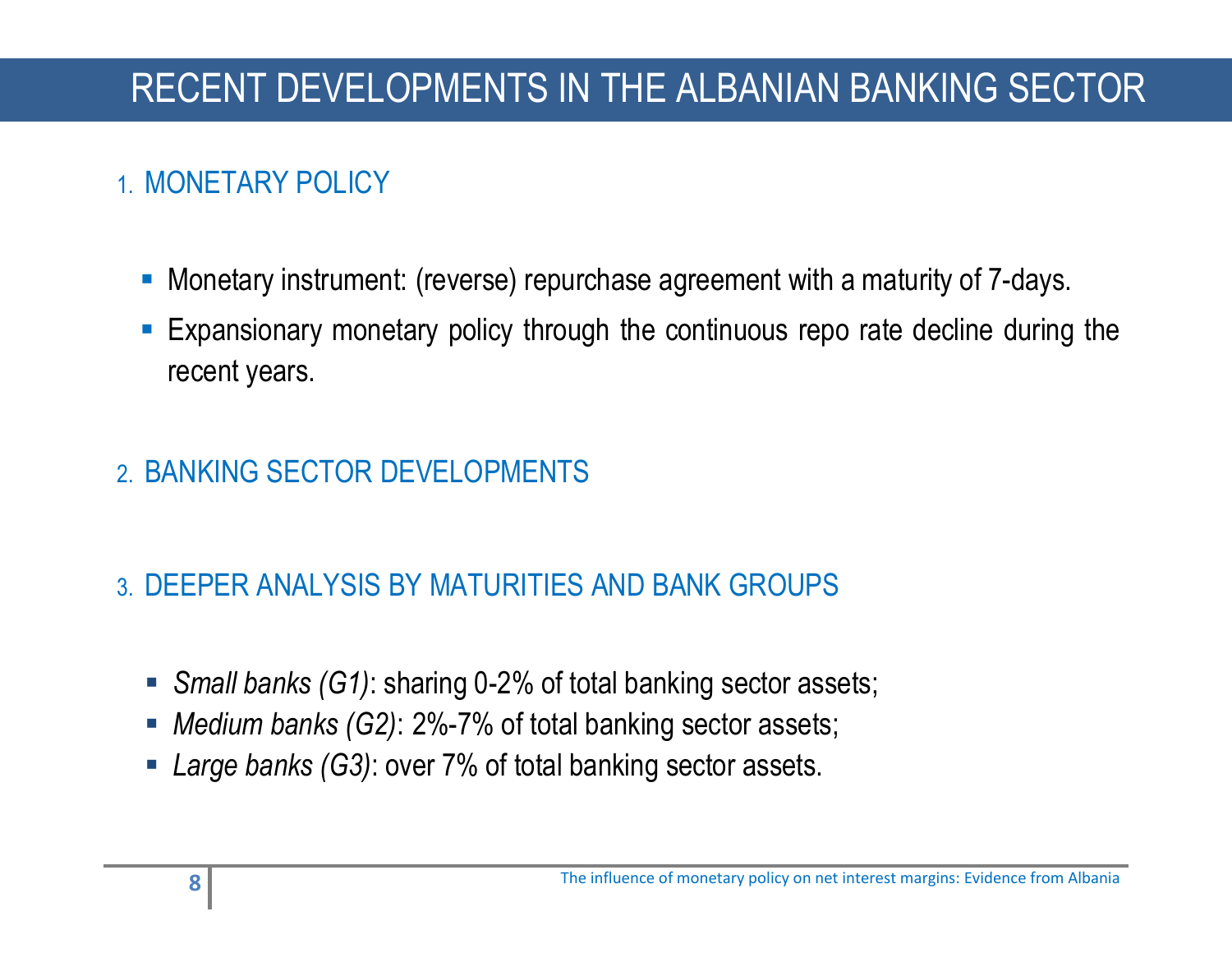#### MONETARY POLICY AND ITS TRANSMISSION TO FINANCIAL MARKET INTEREST RATES

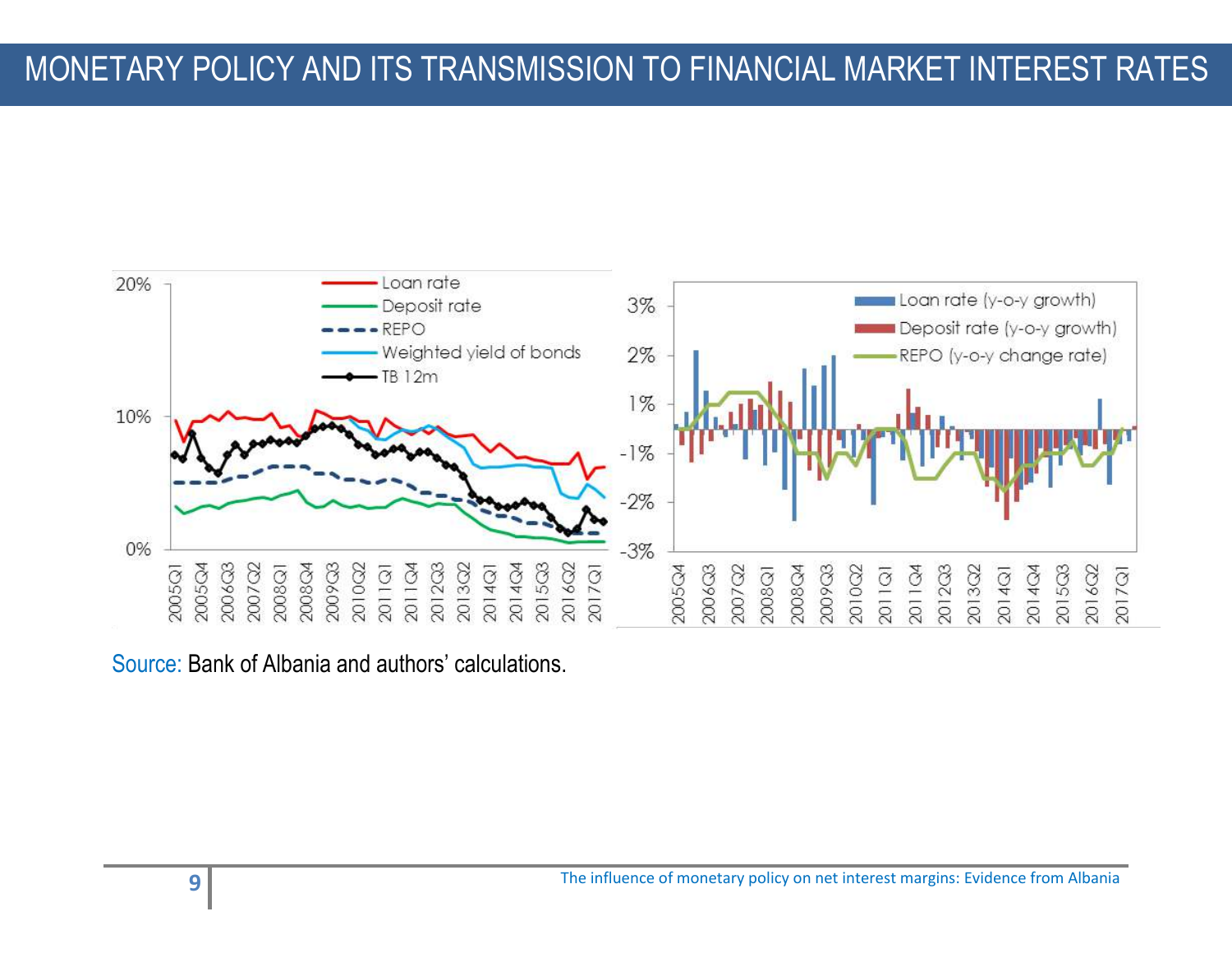# BANKING SECTOR DEVELOPMENTS

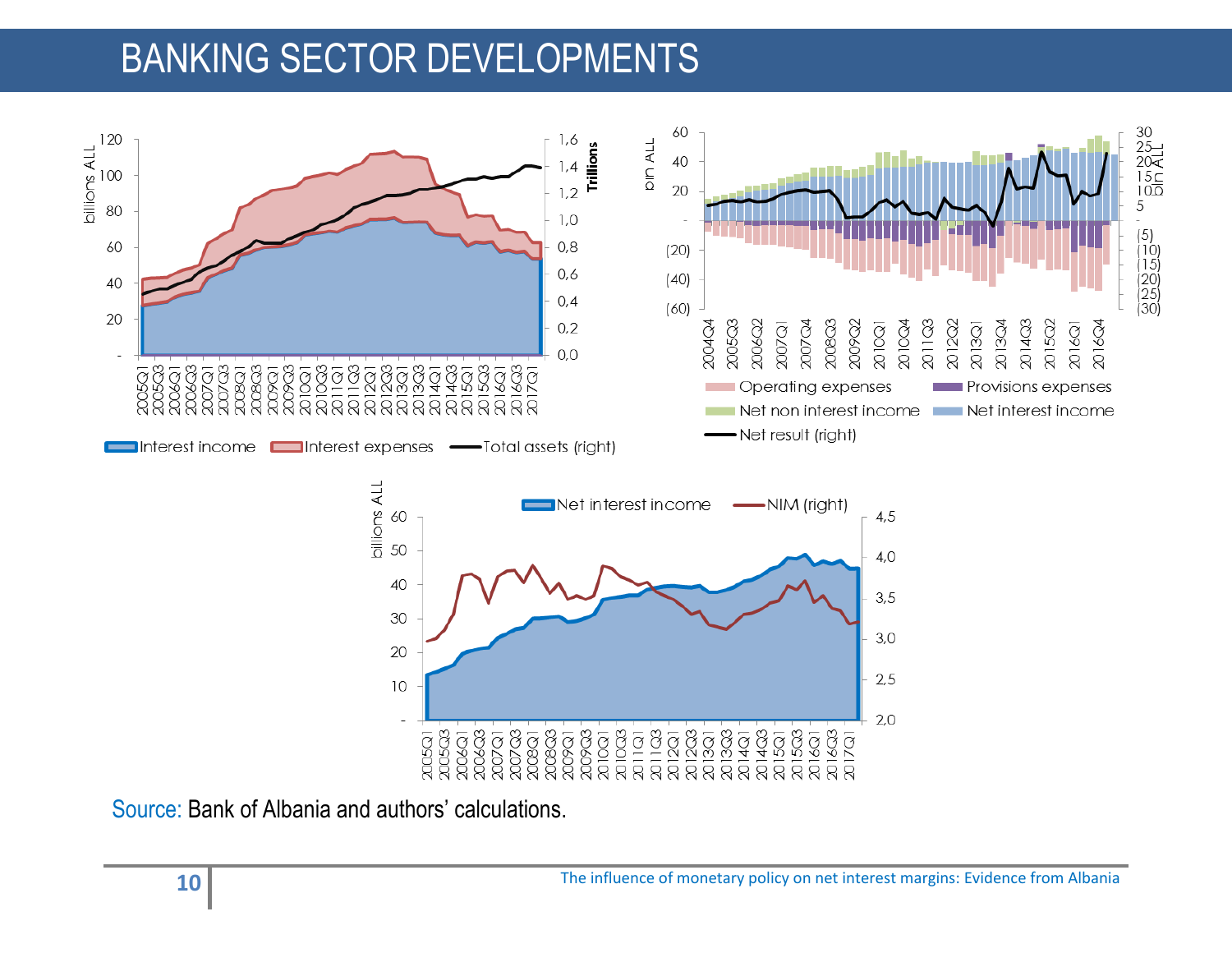# RECENT DEVELOPMENTS IN THE ALBANIAN BANKING SECTOR

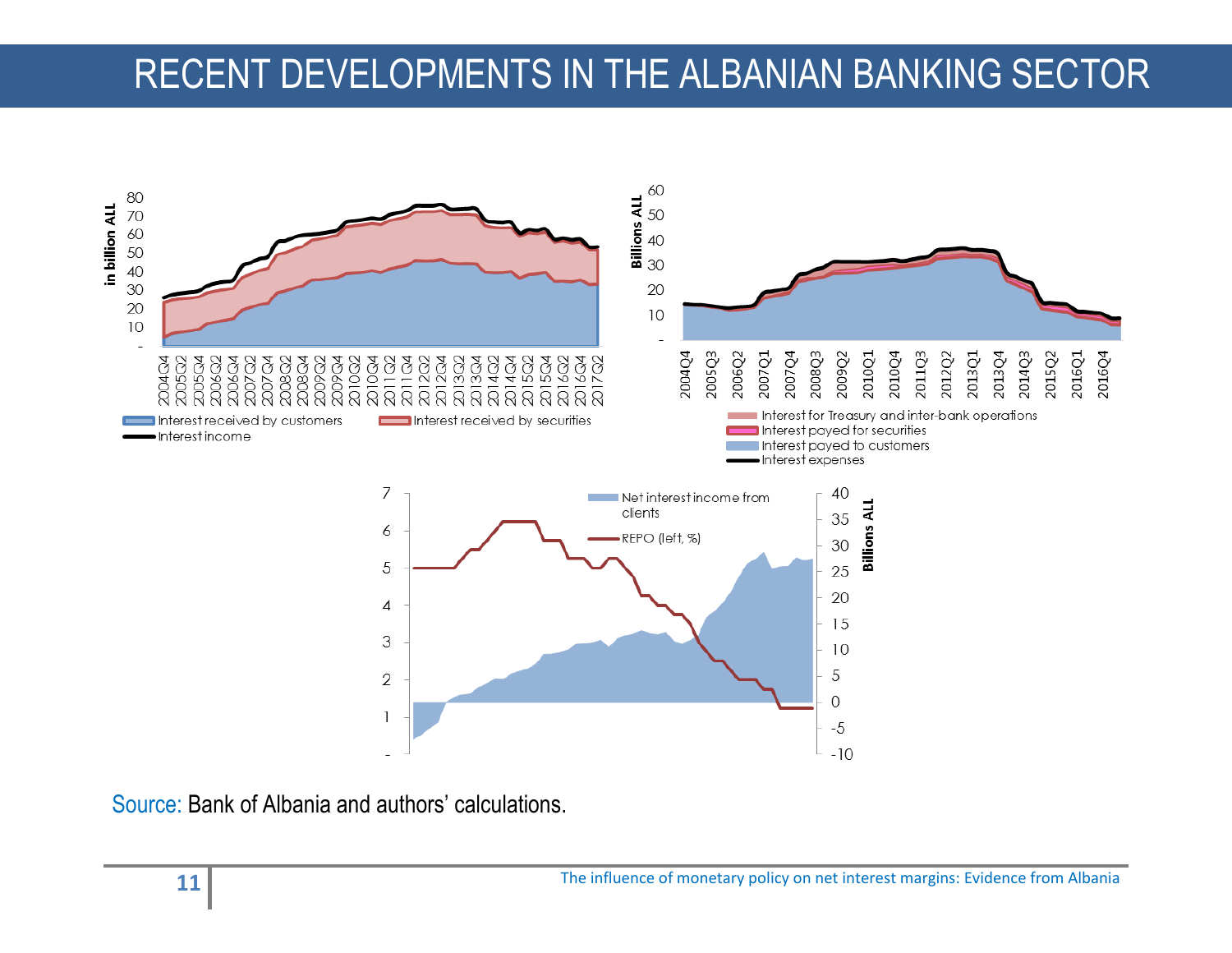# ANALYSIS BY MATURITIES

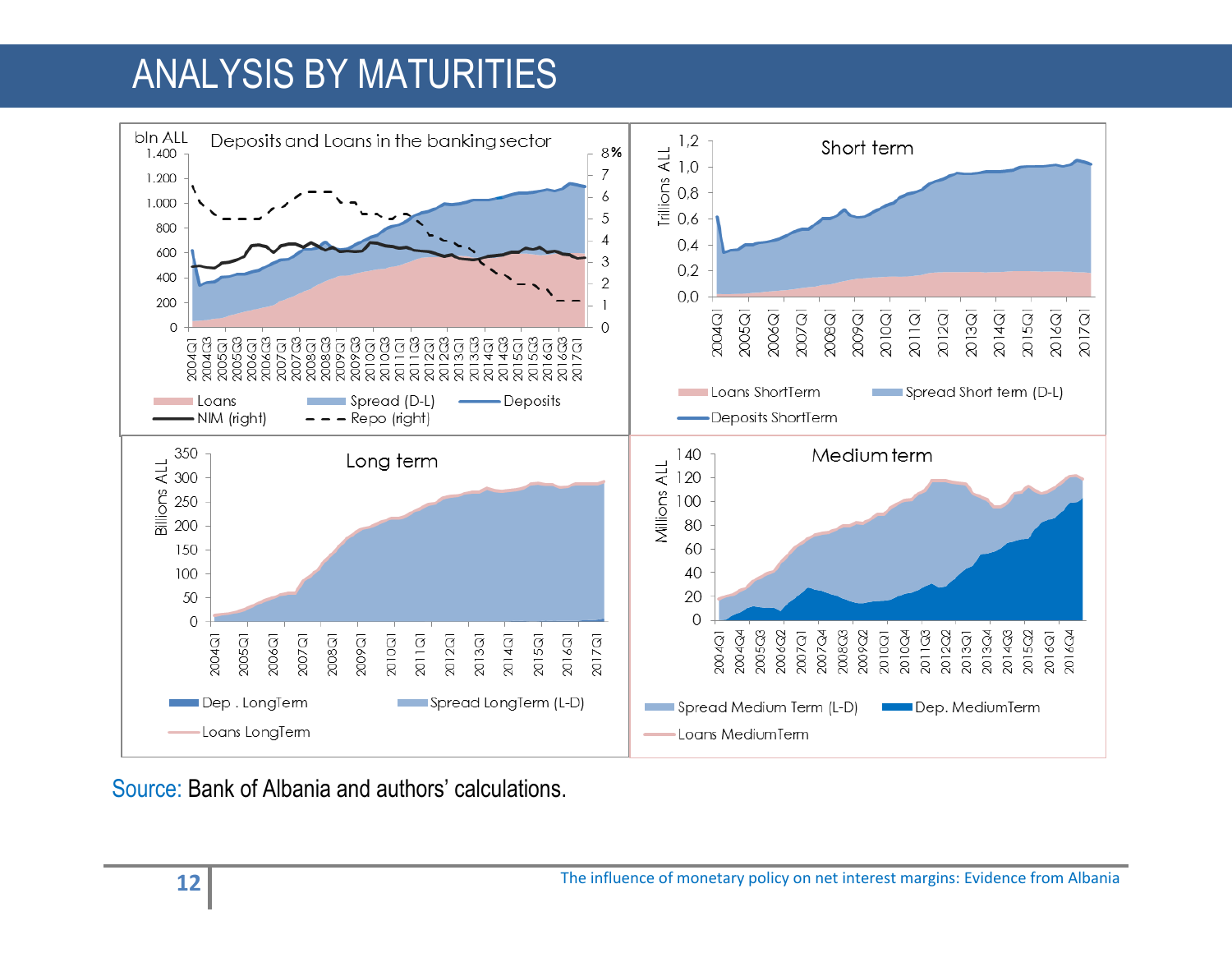## ANALYSIS BY BANK GROUPS







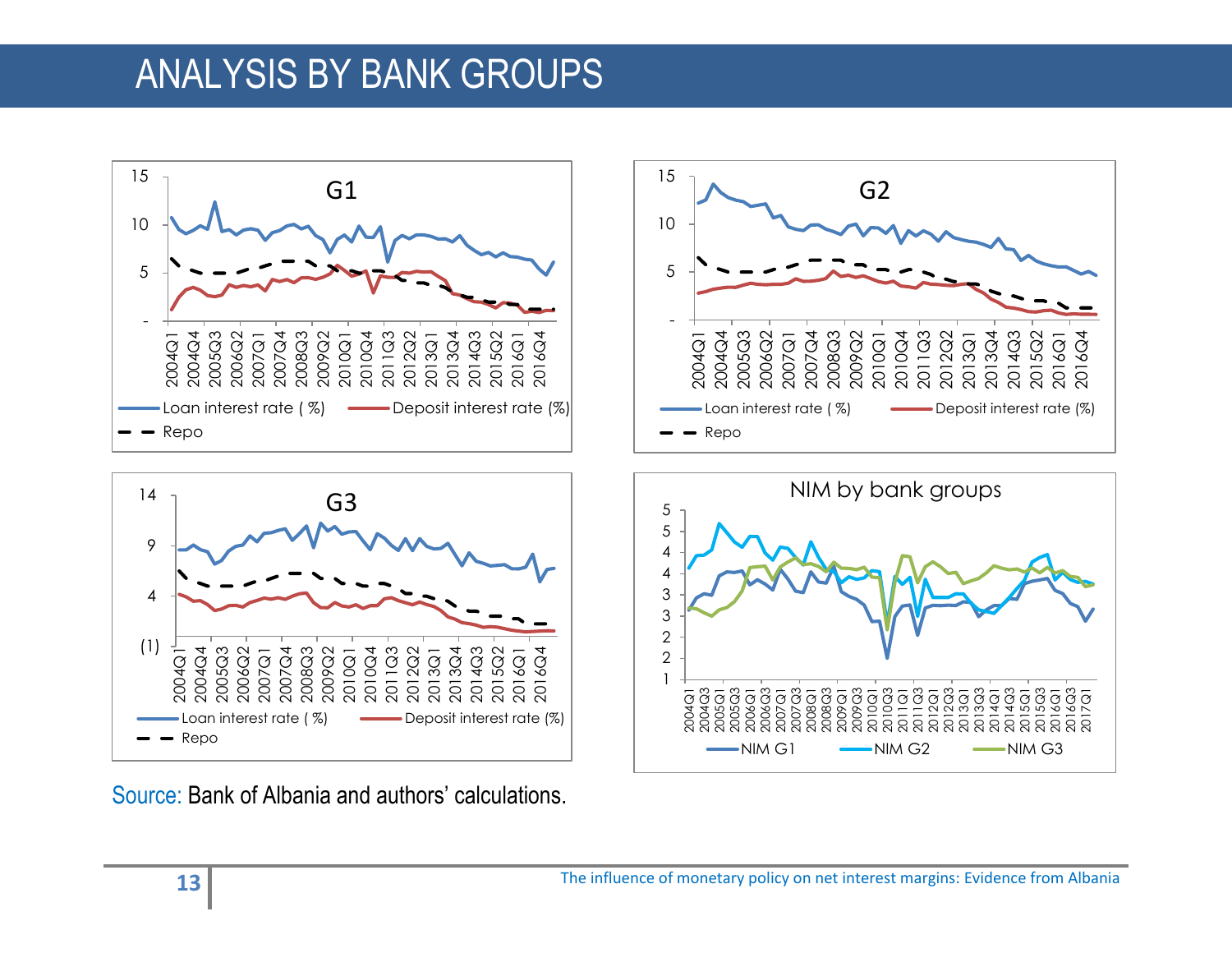# QUADRATIC APPROXIMATION OF THE RELATION REPO-NIM





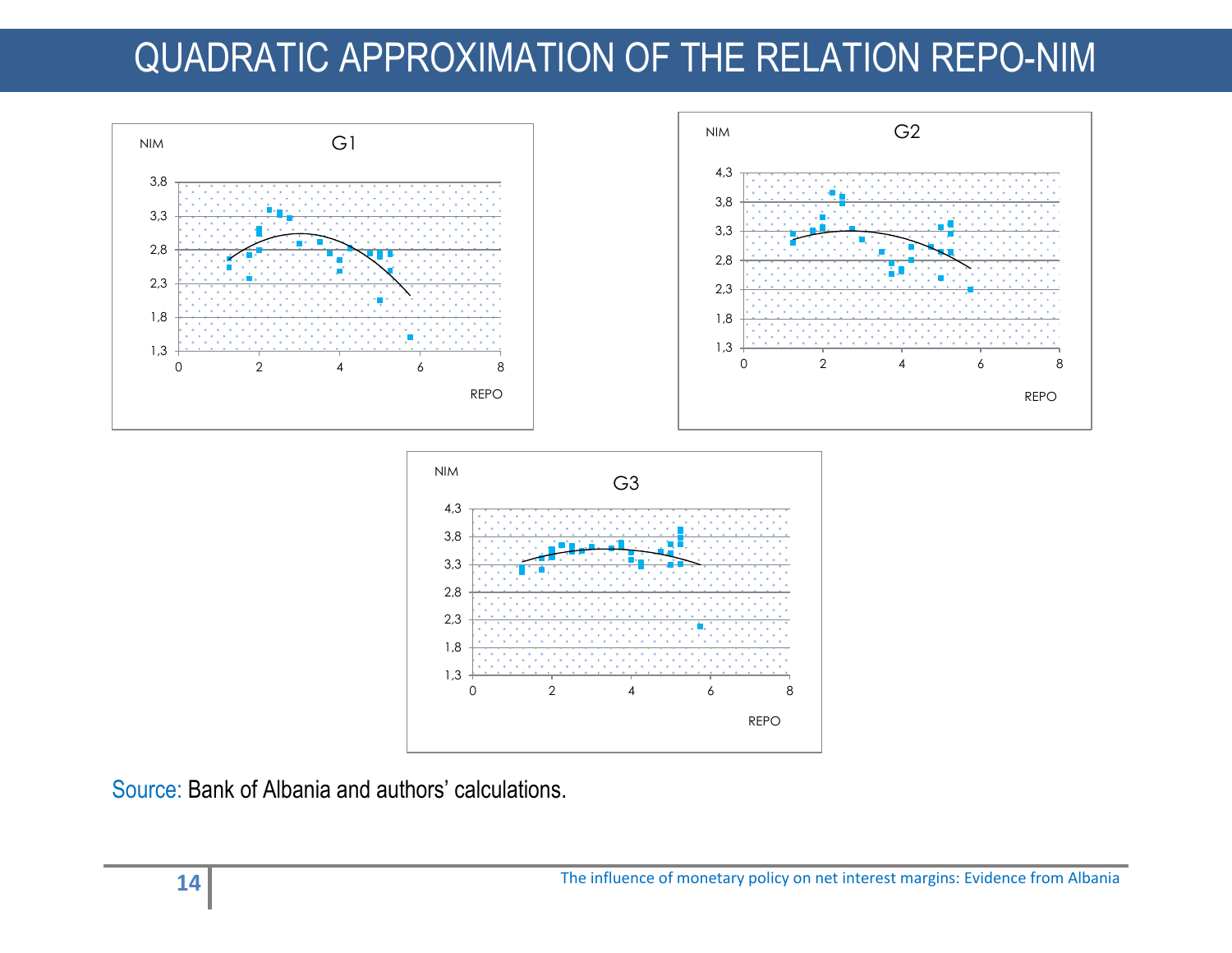# DATA AND SELECTED VARIABLES

#### Sample:

- **Time Series Cross-Sectional data**
- Quarterly data for the period 2004Q1-2017Q2 (54 periods)
- All the banks of Albanian banking system (16 banks)

#### *Selected variables:*

Bank specific factors: Liquidity ratio (LR), non-performing loans (NPL), operating expenses (OP\_EXP), capital adequacy ratio (CAR); Macroeconomic variables: Monetary policy rate (REPO), the real economic growth (GROWTH), the 3-month Euribor rate (EURIBOR) and the nominal ER change of Albanian Lek to Euro (ALL/EUR)

 The dataset is split in three sub-samples according to each of the three bank categories: small, medium and large ones.

#### Source of information:

- Banks' balance sheets and Bank of Albania's database for bank-specific variables,
- **INSTAT for economic growth; EUROSTAT for 3M-Euribor.**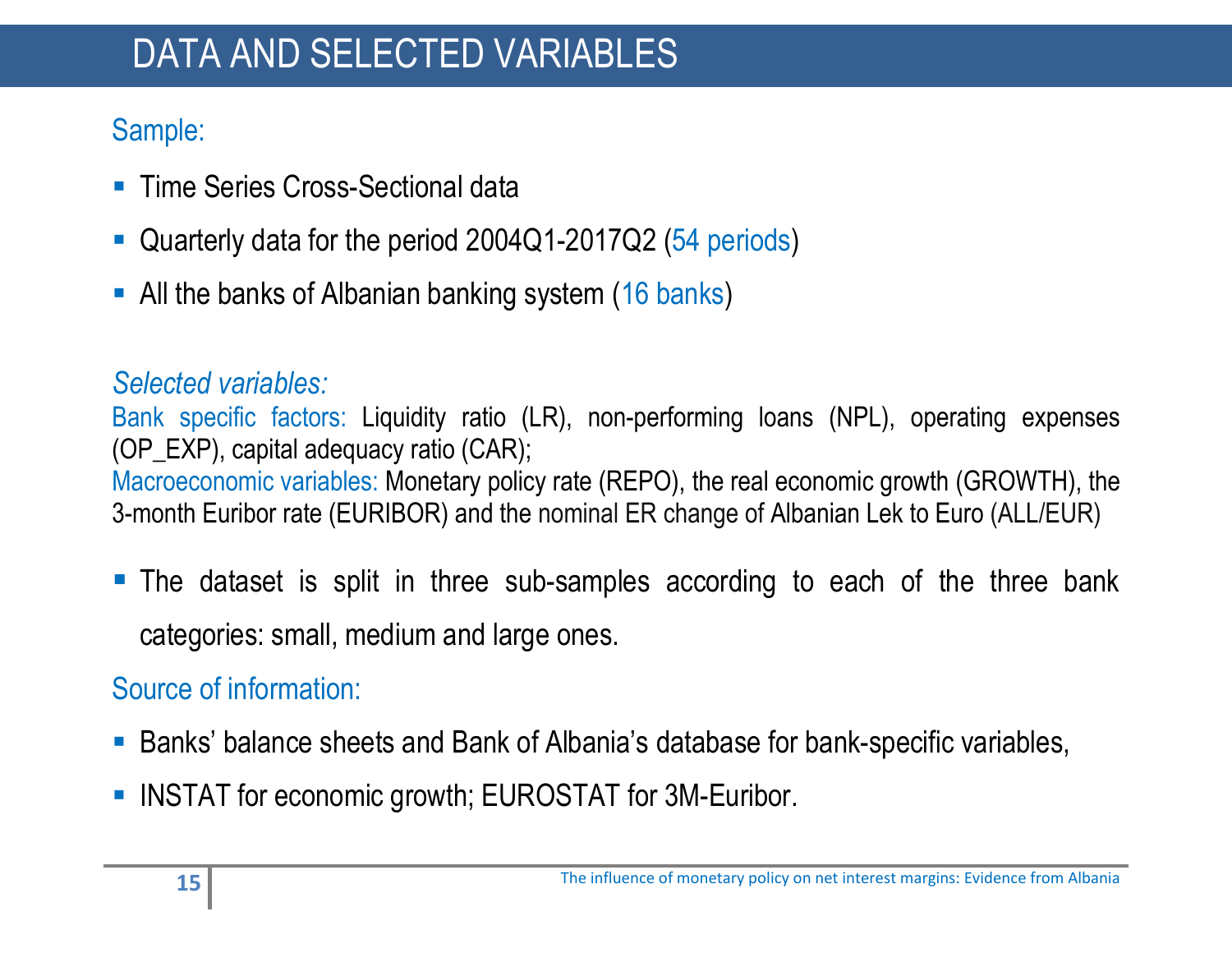# SELECTED VARIABLES AND THEIR EXPECTED EFFECT

*Liquidity:* Though insufficient liquidity is one of the major reasons for bank failures, holding liquid assets imposes an opportunity cost on a bank, as they have a lower return relative to illiquid assets. Although, there are empirical studies that find a positive relation between liquidity and banks profitability as for instance Bourke (1989) for twelve countries in Europe, North America and Australia, Kosmidou, Tanna, and Pasiouras (2005) for the UK commerical banks, Kosmidou (2008) for the Greek banking sector, Olagunju, David and Samuel (2012) for Nigeria etc.

*Credit risk*: among the factors with highest impact on banks' interest margins (Schweiger and Liebeg, 2009; Saad and el Moussawi, 2012). Banks are expected to charge higher interest rates in order to compensate for credit risk.

*Operating costs*: banks with high unit costs require higher margins in order to cover their higher operating expenses (Maudos and de Guevara, 2004), while a higher operational efficiency allows banks to lower interest margins through lower loan rates or higher deposit rates (Claeys and Vander Vennet, 2008).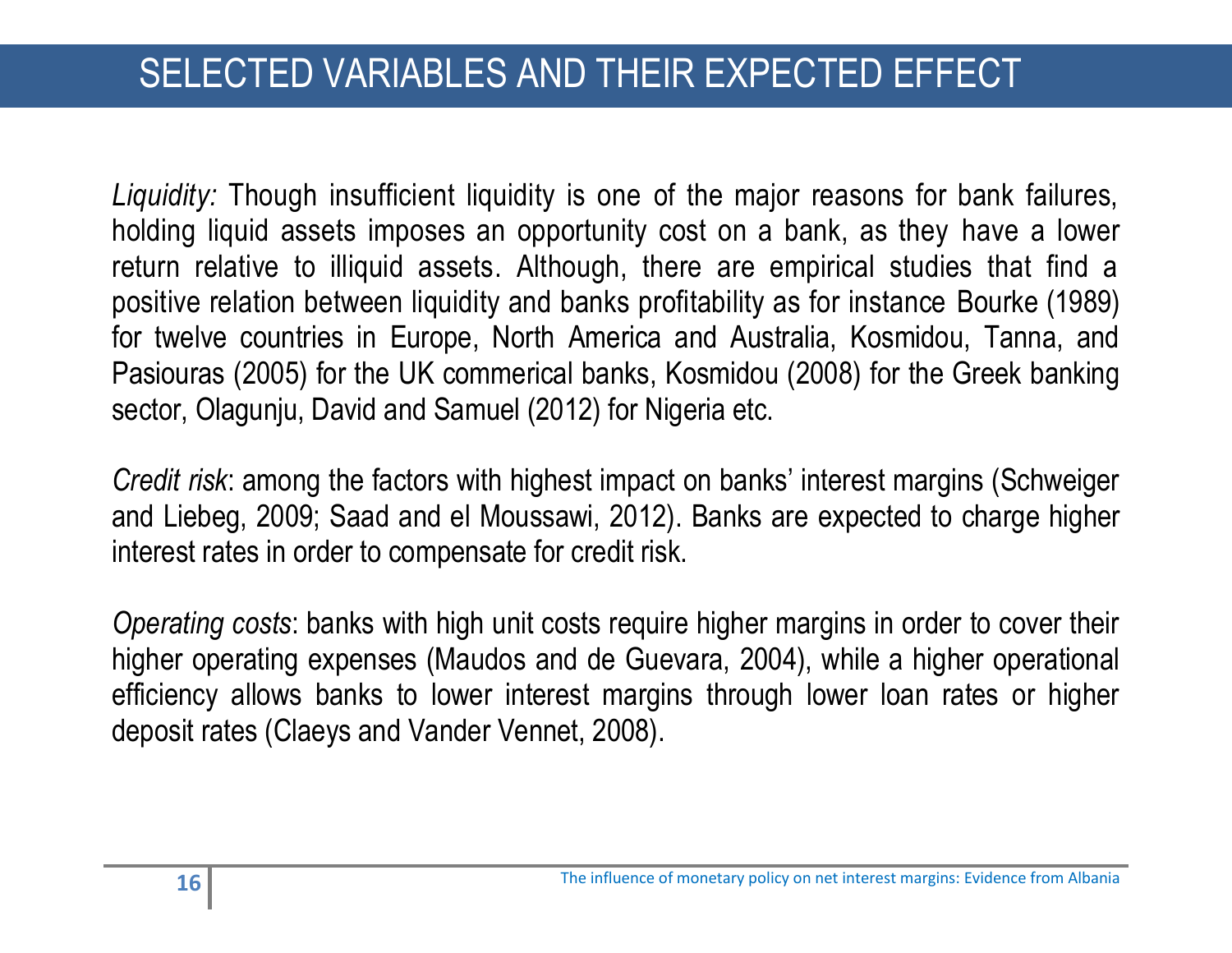*Capital adequacy (CAR)*: commonly used as a proxy for creditworthiness of the bank. The relationship between NIM and CAR can be positive or negative, depending on the magnitude of transfer of these factors to the clients.

*Economic growth*: ambiguous effect on NIM. In times of economic boom, the financial situation of borrowing firms will improve their crediting performance, thereby reducing NPL and allowing banks to cope with lower interest margins (Silva et al., 2007). On the other hand, there can be a positive effect of real GDP growth on interest margins due to the increase of demand for loans during cyclical upswings (Tan, 2010).

*Exchange rate*: ambiguous effect on NIM, depending from the balance sheet structure and appreciation/depreciation effects (Brock and Franken, 2002).

*Euribor:* the higher the Euribor rate, the higher the interest that the banks will charge on loans in Euro.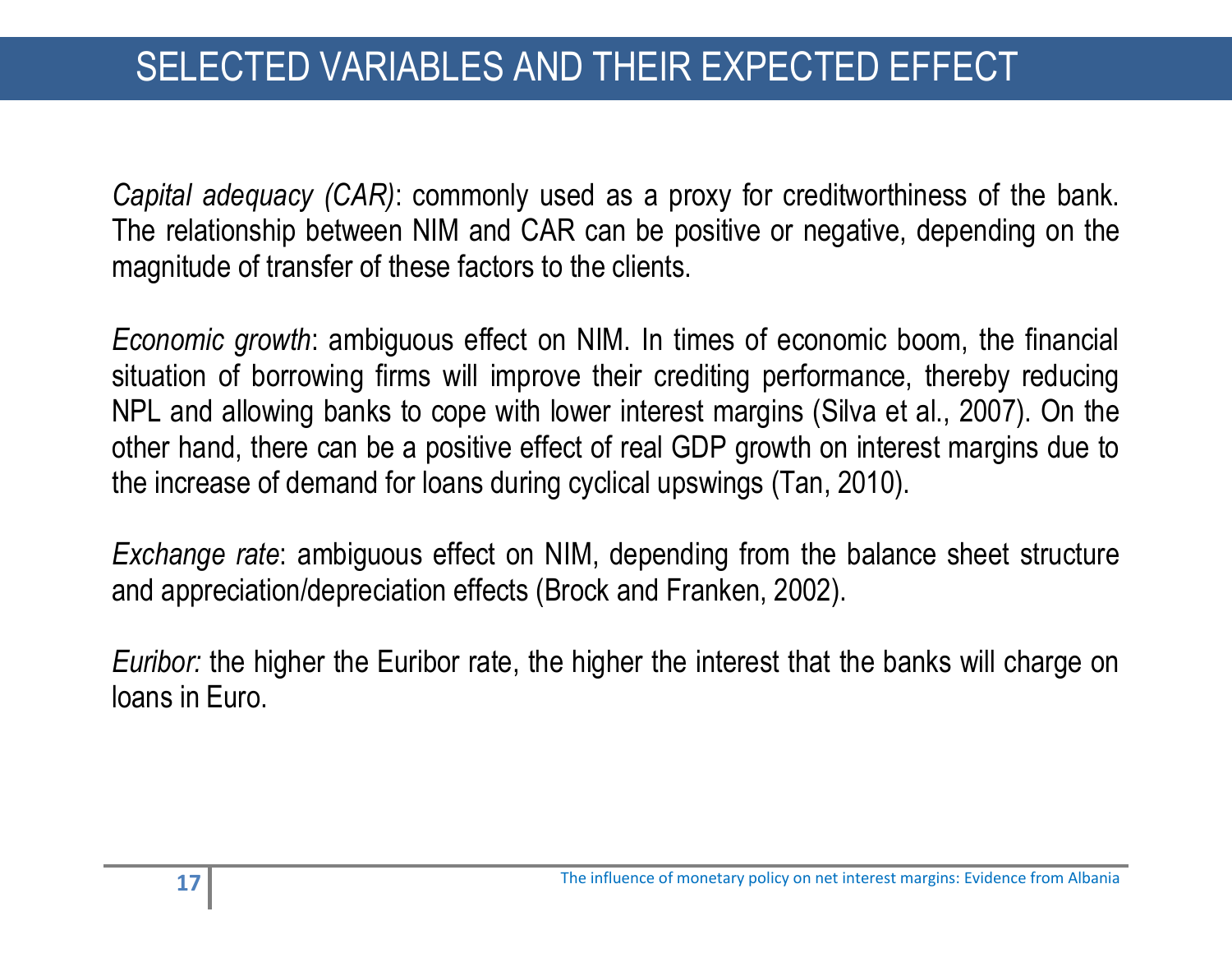# VARIABLE DESCRIPTION

| <b>Variables</b>                   | <b>Notation</b>   | <b>Description</b>                                      | <b>Expected effect</b>   |  |
|------------------------------------|-------------------|---------------------------------------------------------|--------------------------|--|
| Monetary policy rate               | <b>REPO</b>       | Interest rate of the main<br>monetary policy instrument | <b>Positive</b>          |  |
| Monetary policy rate squared       | REPO <sup>2</sup> | The square of monetary<br>policy rate                   | <b>Negative</b>          |  |
| <b>Liquidity Ratio</b>             | <b>LR</b>         | Ratio of highly liquid assets<br>to total assets        | <b>Negative</b>          |  |
| Non-Performing Loans (Credit risk) | <b>NPL</b>        | Non-performing loans to<br>total loans ratio            | <b>Positive</b>          |  |
| <b>Operational expenses</b>        | OP_EXP            | Operating expenses/ total<br>bank assets                | <b>Positive</b>          |  |
| Capital adequacy ratio             | <b>CAR</b>        | Ratio of regulatory capital<br>to risk-weighted assets  | Positive/Negative        |  |
| <b>Economic Growth</b>             | <b>GROWTH</b>     | Annual Growth of real GDP                               | <b>Positive/Negative</b> |  |
| Exchange rate change               | ALL_EUR           | Annual change of Albanian<br>Lek to euro exchange rate  | Positive/Negative        |  |
| Euribor 3-M                        | <b>EURIBOR</b>    | 3-Month Euribor rate                                    | <b>Positive</b>          |  |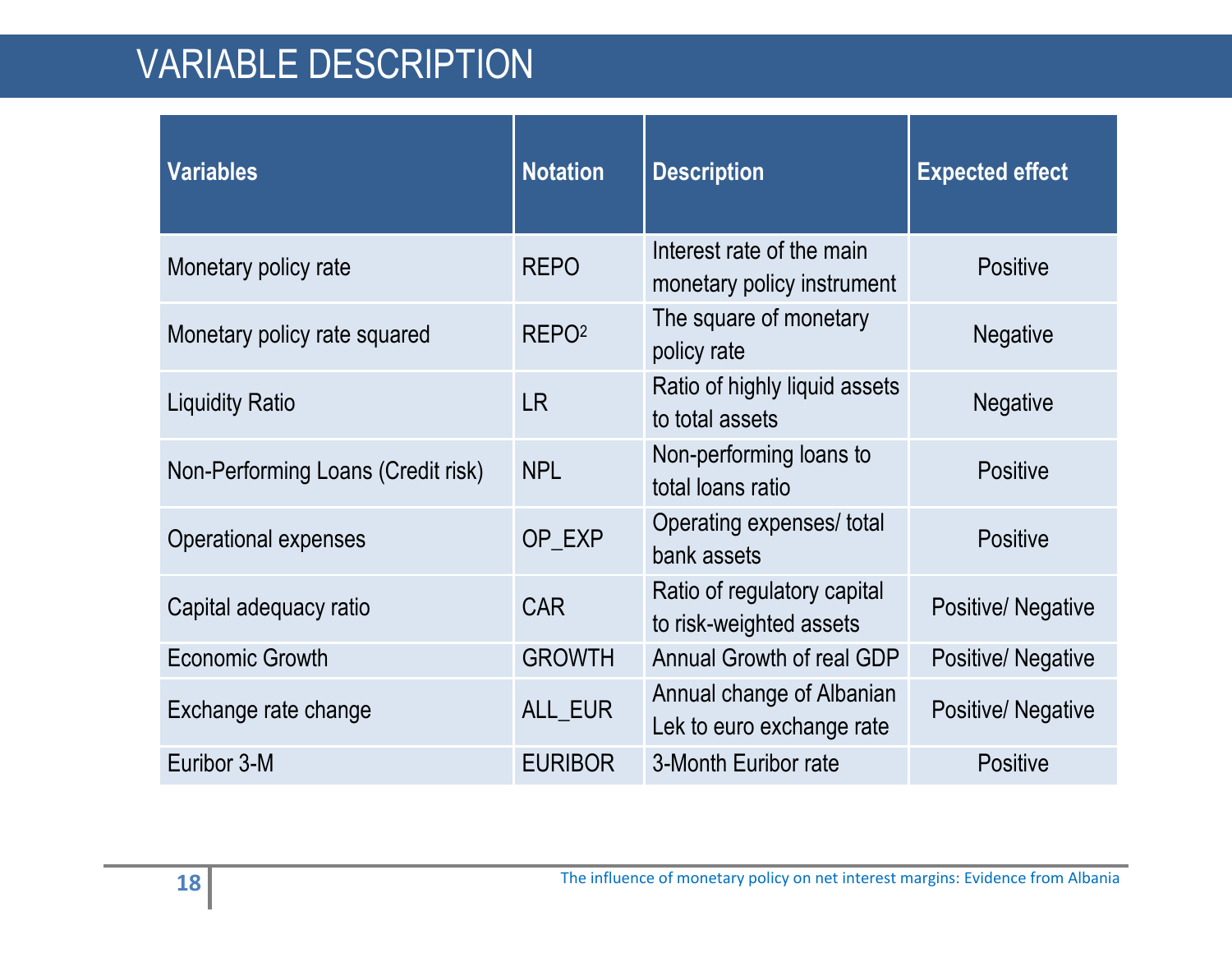### EMPIRICAL ANALYSIS

Following Borio et al. (2015), Kerbl and Sigmund (2016), we carry out the econometric analysis using the following benchmark model:

 $\textsf{NIM}_{i,\,t} = \alpha_0 + {\alpha_1}^{\star} \textsf{NIM}_{i,\,t\text{-}1} + {\alpha_2}^{\star} \textsf{REPO}_{i,t\text{-}4} + {\alpha_3}^{\star} \textsf{REPO}_{i,t\text{-}4}{}^2 + {\alpha_4}^{\star} \textsf{LR}_{i,t} + {\alpha_5}^{\star} \textsf{NPL}_{i,t} + \alpha_6^{\star} \textsf{NPL}_{i,t}$  $\alpha_6$ \*OP\_EXP<sub>i,t</sub> +  $\alpha_7$ \*CAR<sub>i,t</sub> +  $\alpha_8$ \*GROWTH $_{i,t}$ +  $\alpha_9$ \*EURIBOR $_{i,t}$ +  $\alpha_{10}$ \*ALL\_EUR $_{i,t}$ +  $\epsilon_{i,t}$  (1)

where individual banks are indexed with *i* and periods with *t*.

The threshold monetary policy rate is given by the partial derivative of NIM on REPO rate:

$$
\frac{\partial \text{NIM}}{\partial \text{REPO}(-4)} = \alpha_2 - 2 * \alpha_3 * \text{REPO}(-4) \tag{2}
$$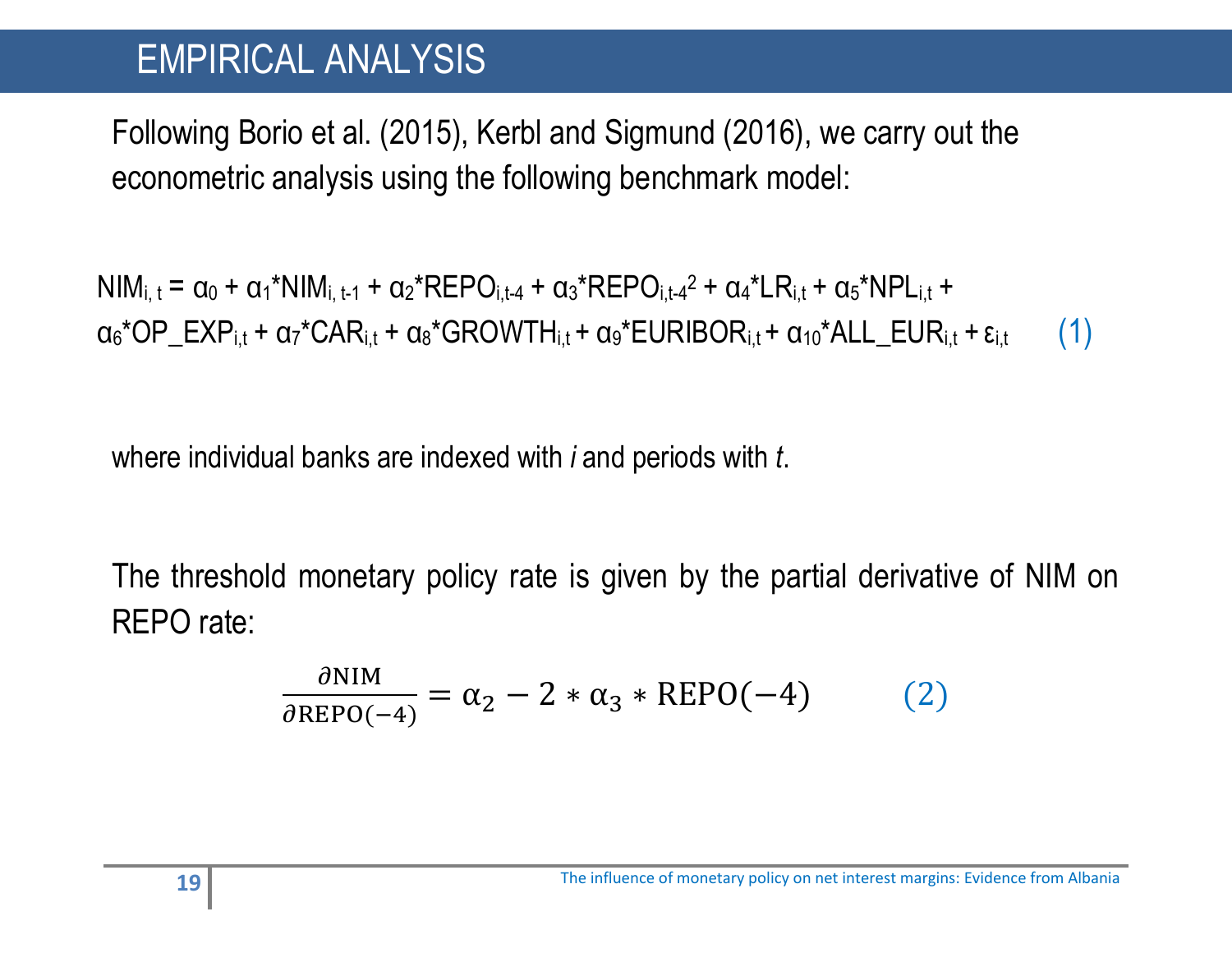# **METHODOLOGY**

In estimating equation (1), there are some complications associated with the error term:

The error terms for each bank are interdependent over time (autocorrelation).

 $\triangleright$  As banks operate in the same industry and country, there is the possibility that the error terms are correlated between banks (contemporaneous correlation).

 $\triangleright$  The errors tend to have non-constant variances between banks.

For all these reasons, the model is estimated by using an OLS-based PCSE procedure, which improves parameters efficiency and generate more accurate tstatistics in such circumstances (Beck & Katz, 1995).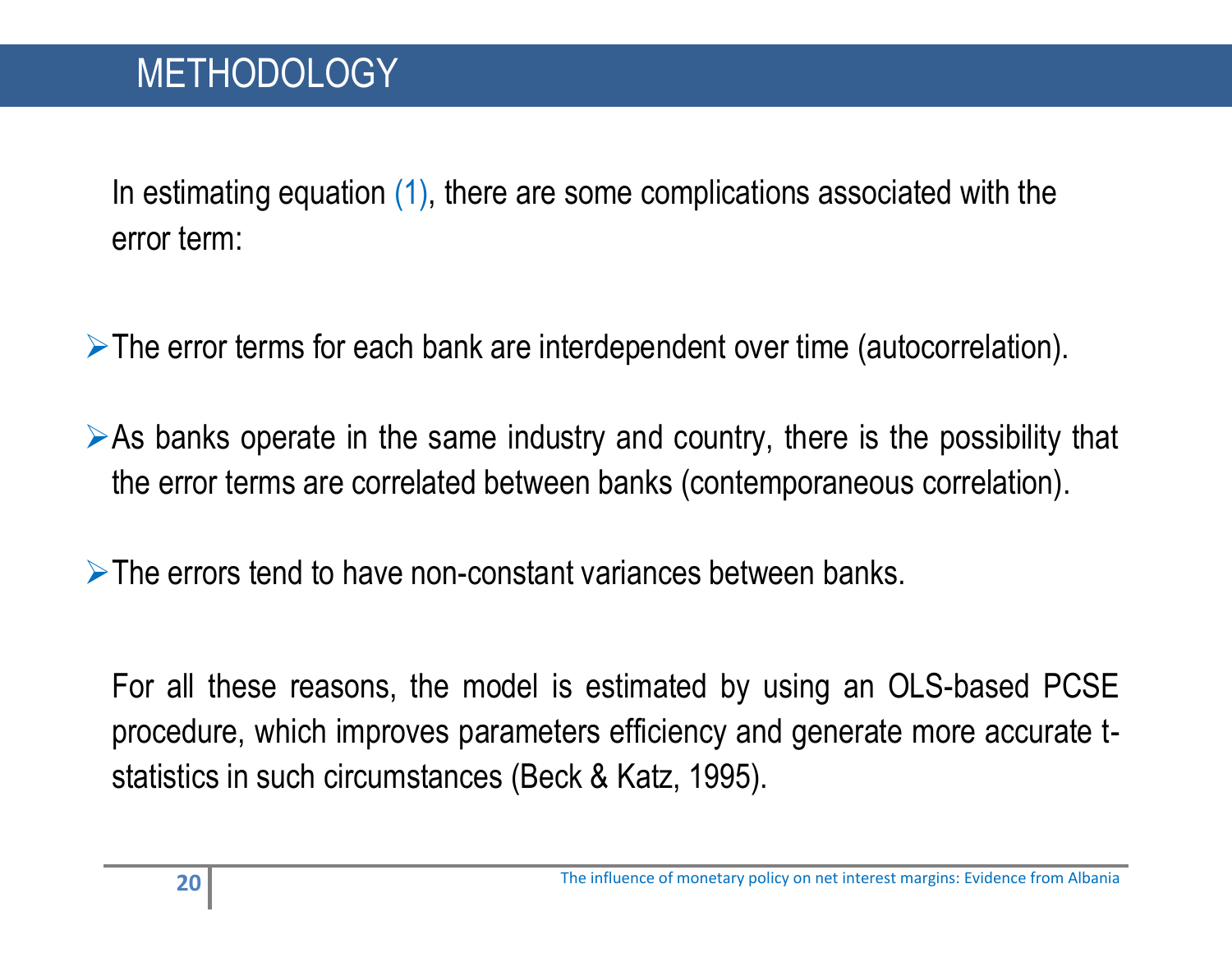# ESTIMATED RESULTS FOR SMALL BANKS

|                                    | <b>Equation 1</b> | <b>Equation 2</b> | <b>Equation 3</b> | <b>Equation 4</b> | <b>Equation 5</b> |
|------------------------------------|-------------------|-------------------|-------------------|-------------------|-------------------|
| $MNI(-1)$                          | 0.816574***       | 0.836612***       | 0.831166***       | 0.825524***       | 0.786622***       |
| <b>REPO(-4)</b>                    | 0.349354**        | 0.356098*         | 0.302838*         | $0.225757*$       | 0.254776*         |
| $REPO(-4)2$                        | $-0.050283**$     | $-0.051643**$     | $-0.046709*$      | $-0.028959*$      | $-0.039565*$      |
| <b>LR</b>                          | 0.000806*         | 0.001717          | 0.002140          | 0.003143          | 0.003588          |
| <b>NPL</b>                         | $-0.009906***$    | $-0.008983***$    | $-0.008611***$    | $-0.009794**$     | $-0.009303**$     |
| <b>OP EXP</b>                      |                   | 0.044232*         | 0.039982*         | 0.050786          | 0.042105          |
| <b>CAR</b>                         |                   |                   |                   |                   | $-0.003008$       |
| <b>GROWTH</b>                      | 0.008696**        | 0.003899*         | $-0.001698$       | $-0.013801$       | $-0.001695$       |
| <b>EURIBOR</b>                     |                   |                   | 0.029478*         |                   | $0.032279*$       |
| <b>ALL EUR</b>                     |                   |                   |                   | $-0.045985$       |                   |
| $\mathbf C$                        | 0.162261          | 0.005058          | 0.367298          | 0.255012          | 0.264741          |
|                                    |                   |                   |                   |                   |                   |
| <b>Adjusted</b><br><b>R-square</b> | 0.781887          | 0.785153          | 0.784828          | 0.793925          | 0.800019          |
| <b>F-statistic</b>                 | 127.6623          | 111.6786          | 97.6570           | 103.0938          | 90.23309          |
| <b>Prob</b><br>(F-statistic)       | 0.0000            | 0.0000            | 0.0000            | 0.0000            | 0.0000            |
| N                                  | 213               | 213               | 213               | 213               | 213               |

*Note:* \*significance at 10%, \*\*significance at 5%, \*\*\*significance at 1%.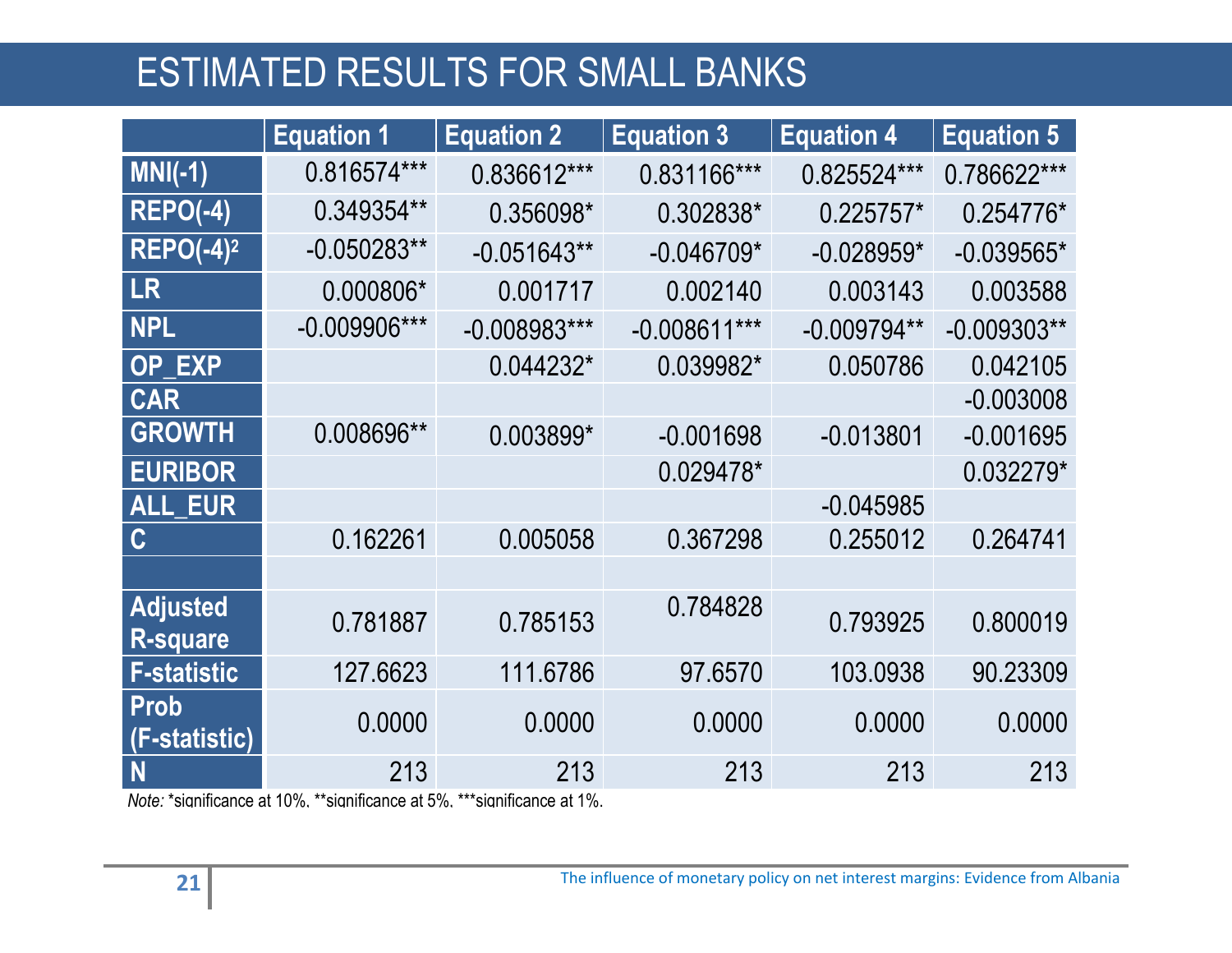# ESTIMATED RESULTS FOR MEDIUM BANKS

|                                    | <b>Equation 1</b> | <b>Equation 2</b> | <b>Equation 3</b> | <b>Equation 4</b> | <b>Equation 5</b> |
|------------------------------------|-------------------|-------------------|-------------------|-------------------|-------------------|
| $MNI(-1)$                          | 0.797369***       | 0.714953***       | 0.714039***       | 0.707066***       | $0.715171***$     |
| <b>REPO(-4)</b>                    | 0.147530          | 0.150590          | 0.141109          | 0.090230          | 0.141434          |
| $REPO(-4)2$                        | $-0.021579$       | $-0.023466$       | $-0.022615$       | $-0.012955$       | $-0.022601$       |
| <b>LR</b>                          | 0.001401          | $-0.000156$       | $-0.000123$       | $-0.001128$       | $-0.000250$       |
| <b>NPL</b>                         | $-0.005766*$      | $-0.005581*$      | $-0.005428*$      | $-0.005357*$      | $-0.005418*$      |
| OP_EXP                             |                   | 0.177667***       | 0.178376**        | 0.184817***       | $0.177030***$     |
| <b>CAR</b>                         |                   |                   |                   |                   | 0.000839          |
| <b>GROWTH</b>                      | 0.015958*         | 0.019897*         | 0.018898*         | 0.012262          | 0.018926*         |
| <b>EURIBOR</b>                     |                   |                   | 0.005335          |                   | 0.005429          |
| <b>ALL_EUR</b>                     |                   |                   |                   | $-0.022106$       |                   |
| $\mathbf C$                        | 0.523571          | 0.331524          | 0.353700          | 0.446969          | 0.342569          |
|                                    |                   |                   |                   |                   |                   |
| <b>Adjusted</b><br><b>R-square</b> | 0.716312          | 0.741865          | 0.741093          | 0.743208          | 0.740307          |
| <b>F-statistic</b>                 | 141.1374          | 137.7175          | 120.1469          | 121.4715          | 106.4762          |
| Prob<br>(F-statistic)              | 0.0000            | 0.0000            | 0.0000            | 0.0000            | 0.0000            |
| N                                  | 334               | 334               | 334               | 334               | 334               |

*Note:* \*significance at 10%, \*\*significance at 5%, \*\*\*significance at 1%.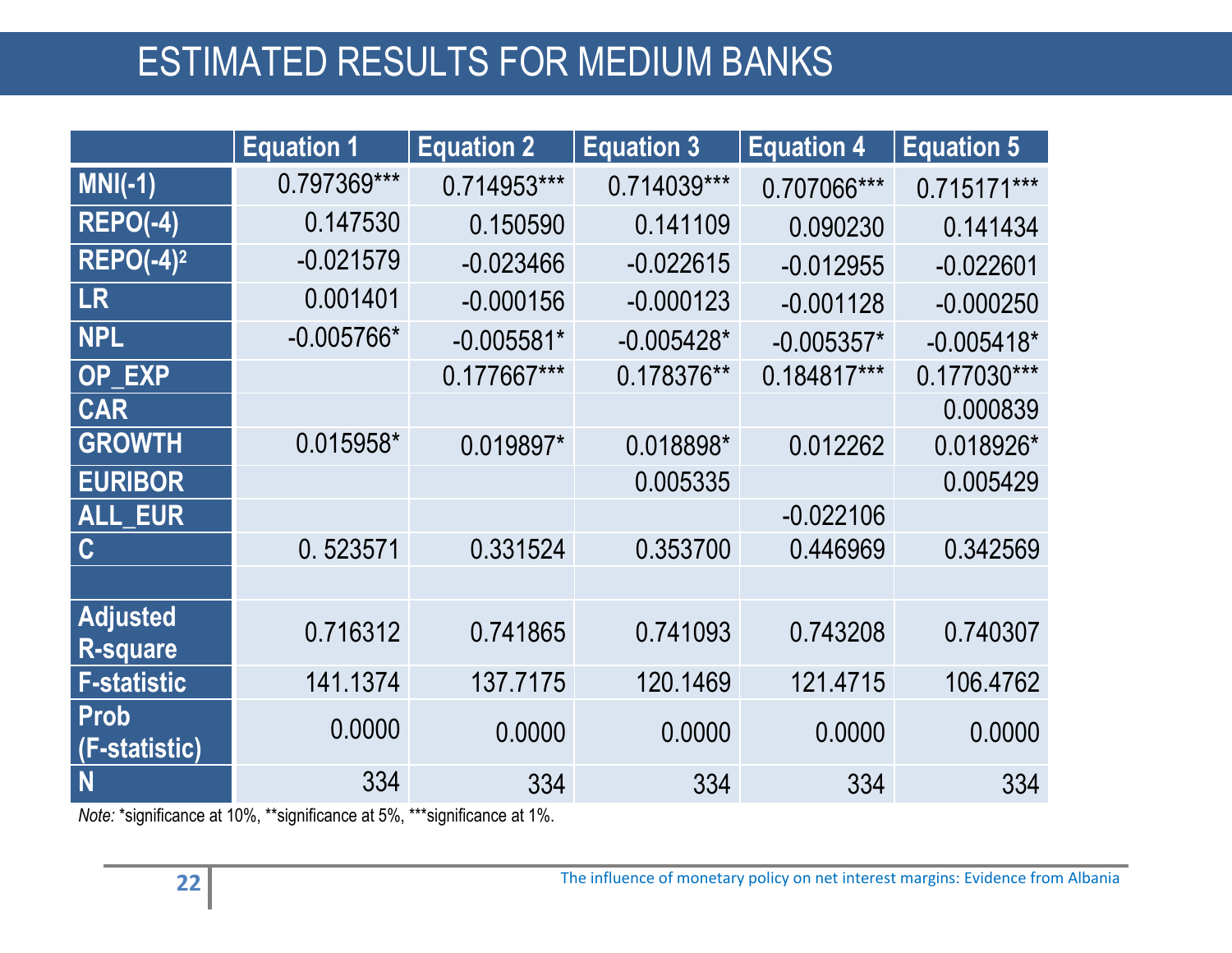# ESTIMATED RESULTS FOR LARGE BANKS

|                                    | <b>Equation 1</b> | <b>Equation 2</b> | <b>Equation 3</b> | <b>Equation 4</b> | <b>Equation 5</b> |
|------------------------------------|-------------------|-------------------|-------------------|-------------------|-------------------|
| $MM(-1)$                           | 0.747230***       | 0.752249***       | 0.749467***       | 0.757473          | 0.737043          |
| <b>REPO(-4)</b>                    | 0.199558          | 0.276017*         | 0.255989*         | 0.258854*         | 0.240848          |
| $REPO(-4)2$                        | $-0.025330$       | $-0.036779$       | $-0.034719$       | $-0.033457$       | $-0.034142*$      |
| <b>LR</b>                          | 0.000596          | 0.001130          | 0.000840          | 0.000693          | $-0.001959$       |
| <b>NPL</b>                         | $0.001124*$       | 0.003613          | 0.004277          | 0.003769          | $-0.000933$       |
| OP_EXP                             |                   | 0.369508***       | 0.366088***       | 0.369419***       | 0.382185***       |
| <b>CAR</b>                         |                   |                   |                   |                   | 0.023704          |
| <b>GROWTH</b>                      | 0.007676*         | 0.003823*         | 0.002489          | 0.002099          | 0.002639*         |
| <b>EURIBOR</b>                     |                   |                   | 0.010636          |                   | 0.014907          |
| ALL_EUR                            |                   |                   |                   | $-0.007257$       |                   |
| $\mathbf C$                        | 0.456921          | $-0.386477$       | $-0.333359$       | $-0.374945$       | $-0.479712$       |
|                                    |                   |                   |                   |                   |                   |
| <b>Adjusted</b><br><b>R-square</b> | 0.592391          | 0.62252           | 0.620728          | 0.621265          | 0.623725          |
| <b>F-statistic</b>                 | 48.23324          | 46.94176          | 40.89284          | 40.98398          | 36.91540          |
| Prob<br>(F-statistic)              | 0.0000            | 0.0000            | 0.0000            | 0.0000            | 0.0000            |
| N                                  | 196               | 196               | 196               | 196               | 196               |

*Note:* \*significance at 10%, \*\*significance at 5%, \*\*\*significance at 1%.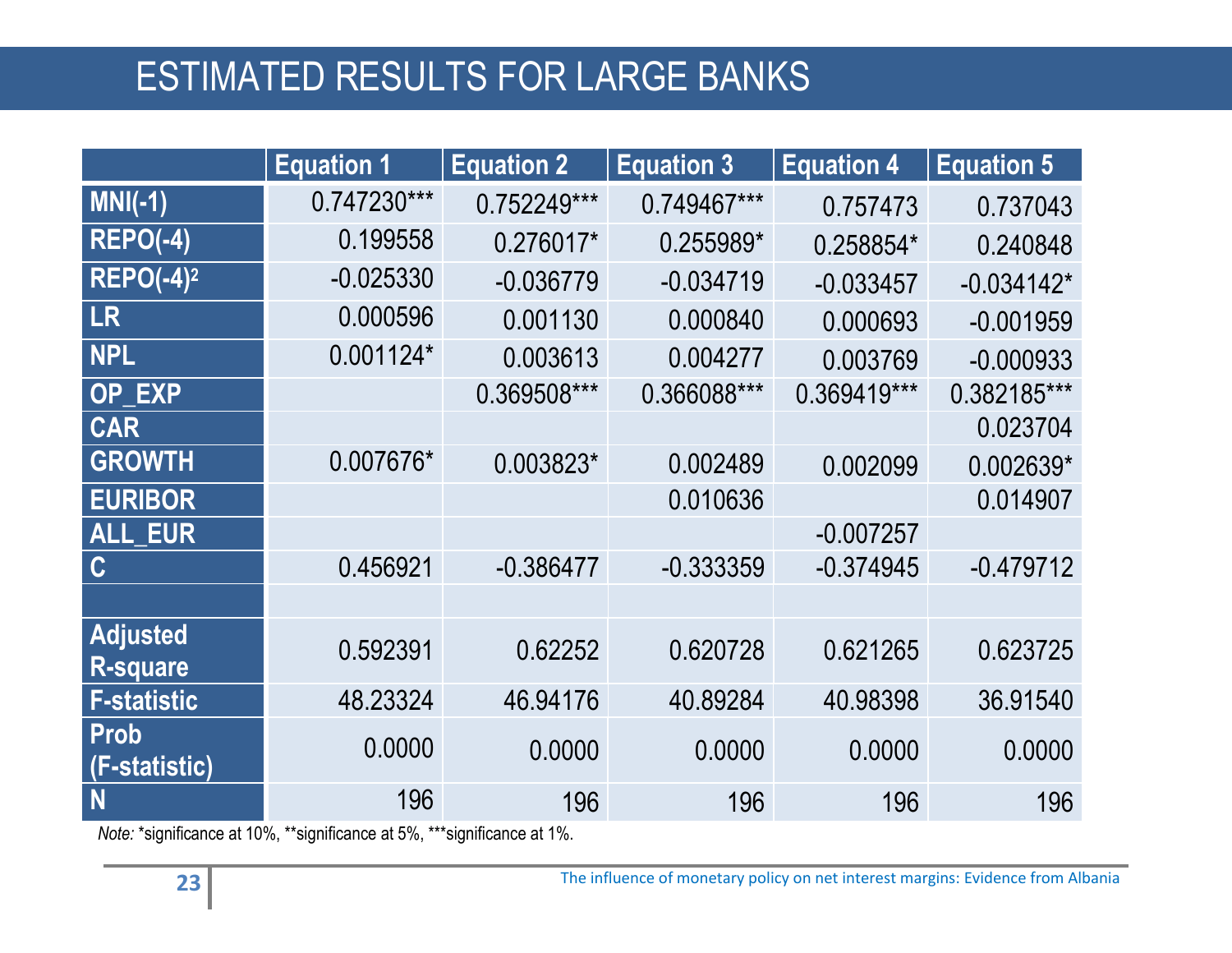# RESULTS INTERPRETATION (1)

In line with the analytical discussion, net interest margin is positively correlated with the monetary policy rate for all the three bank categories. The quadratic term is negative, indicating that the functional relationship is concave in all the cases, but this relation is statistically significant only for small banks. These results are in line with those of Kerbl and Sigmund (2016), Genay and Podjasek (2014).

The threshold values for monetary policy rate among equations for all the three bank groups vary within the interval 3.2 - 3.8%, but for medium and large banks, the concave relation between REPO and NIM is statistically insignificant.

As regards to other explanatory variables, LR results to have a positive significant effect only for small banks. This may be explained with the fact that small banks have a higher share of shortterm loans compared to the two other bank-groups, which means that liquid assets have a significant contribution to their interest profits.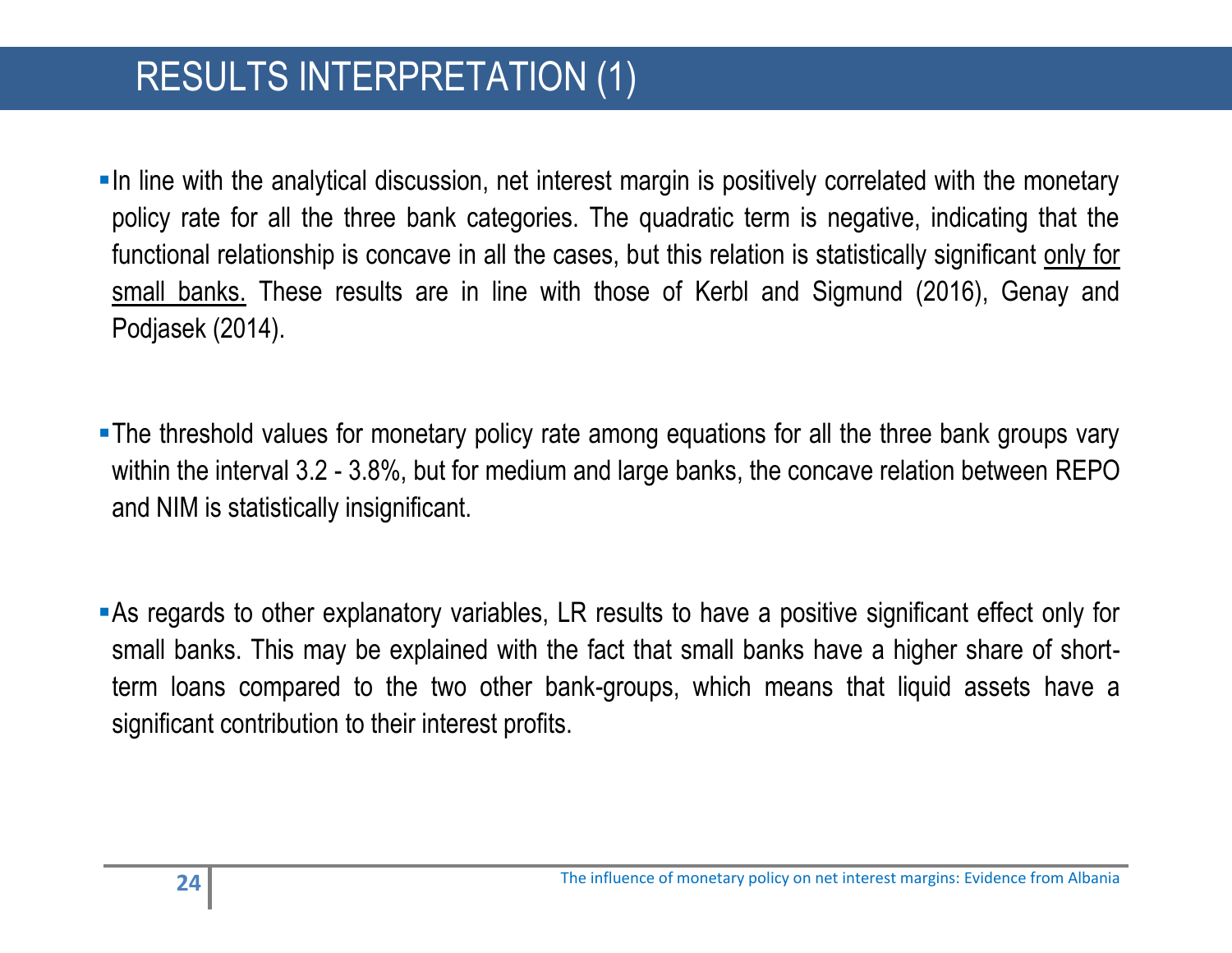# RESULTS INTERPRETATION (2)

 Contrary to the theoretical literature, NPLs result to have a significant negative effect on NIM for small and medium banks, which indicates that this is a strategy of these banks to increase their market share, by not increasing their interest margins. Similar results are found by Brock and Rojas Suárez (2000) for the Latin American banking systems. The effect for large banks results positive, which implies that these banks have increased their interest margins to compensate for the increased costs of NPLs, but their effect is statistically insignificant in most of the equations for this banking group.

 In line with Kalluci (2010) and Papavangjeli and Leka (2016), we find that *operating costs* have a significant positive impact on the banking margin. This means that banks increase net interest margin when operating expenses increase, in order to cover the additional costs. This finding is also consistent with the theory and with earlier studies on net interest margins. Meanwhile, the capital adequacy ratio results to be insignificant for all the three banking groups.

 As regards the macroeconomic variables, it results that real economic growth has a positive significant effect for all the three bank groups, implying that the periods of economic booms have been associated with a higher lending activity and with higher interest profits for the banks. An exchange rate increase is associated with lower margins for all the banks. This result can be explained by the fact that if the domestic currency depreciates, the loan quality might deteriorate and bank margins will go down. This variable was expected to be significant as a large share of total bank loans is in euro and thus it is affected by exchange rate volatility. The Euribor rate results with a statistically significant positive effect only for small banks.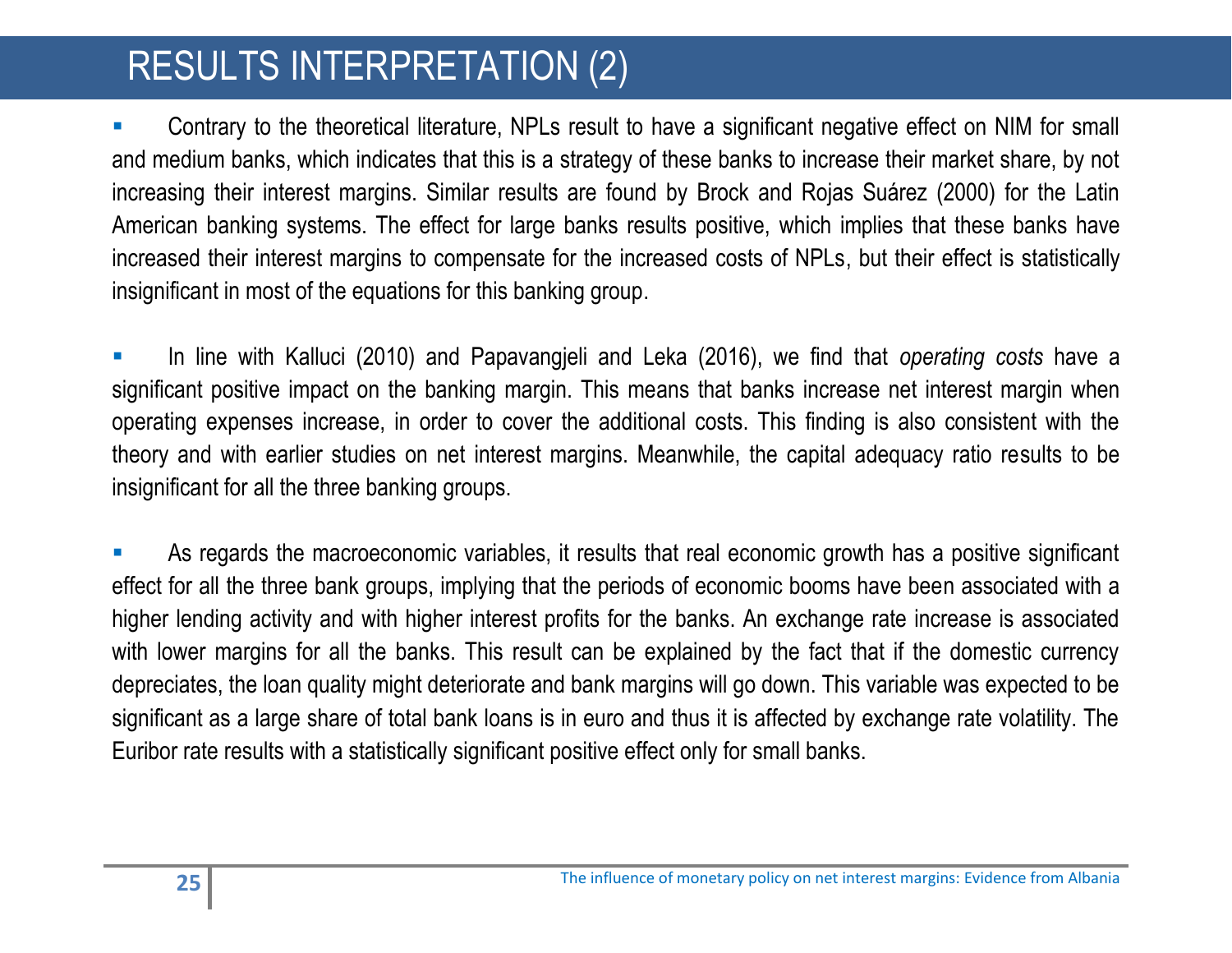This paper contributes to the literature on the Albanian banking sector by allowing for nonlinearities in the relationship between interest rates and bank profitability – an aspect that so far has been neglected in empirical work. We control for both macroeconomic conditions and bank-specific characteristics.

After the financial crisis, during the period of the continuous expansion of monetary policy, the net interest income of the banking sector has increased. However, in relative terms to total assets (NIM), although some fluctuations, it remained at stable levels during the period, manifesting the banking sector stability in terms of profitability.

The analysis by bank-group reveals that all the banks have experienced the downfall of the NIM rate after the crisis. The impact was higher on the small banks and their recover was slower, while larger banks recovered more quickly.

While small and medium banks are characterized by strong fluctuations of interest rates as they have to struggle to gain more market share, the larger ones that dominate the market, are more resistant to reflect repo movements.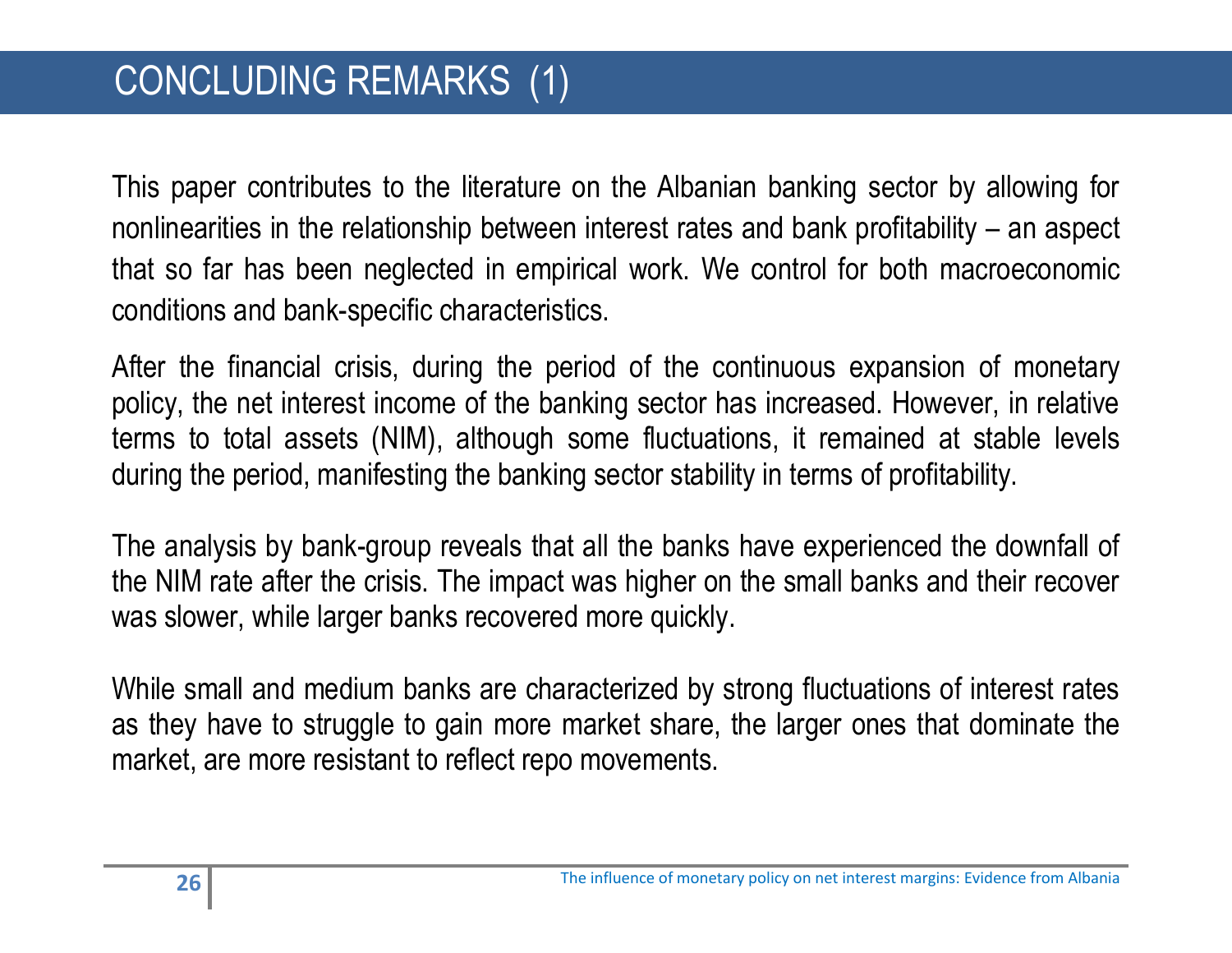# CONCLUDING REMARKS (2)

The empirical analysis suggest a significant non-linear relation between the repo rate and net interest margin only for small banks, which confirms the fact that small banks are more sensitive towards monetary policy changes. Larger banks seem to have an indifferent behavior towards monetary policy changes.

These findings have implications for the possible unintended side effects of accommodative monetary policy, designed to keep repo rate low for very long periods. Of course, the overall effect of monetary policy on NIM will also depend on the impact of monetary policy on macroeconomic conditions as economic growth results to be an important determinant of net interest margins of the banks. In particular, it will crucially hinge on the efficacy of monetary policy in boosting aggregate demand at the low levels of policy rate.

#### FUTURE RESEARCH:

- **Investigate a possible non-linear relation between monetary policy rate and overall banks'** profitability (ROA) and its other components (non-interest income and loan loss provisions);
- Study these relations only for the period when the monetary policy has been continuously expansionary;
- Including additional explanatory variables in the empirical analysis.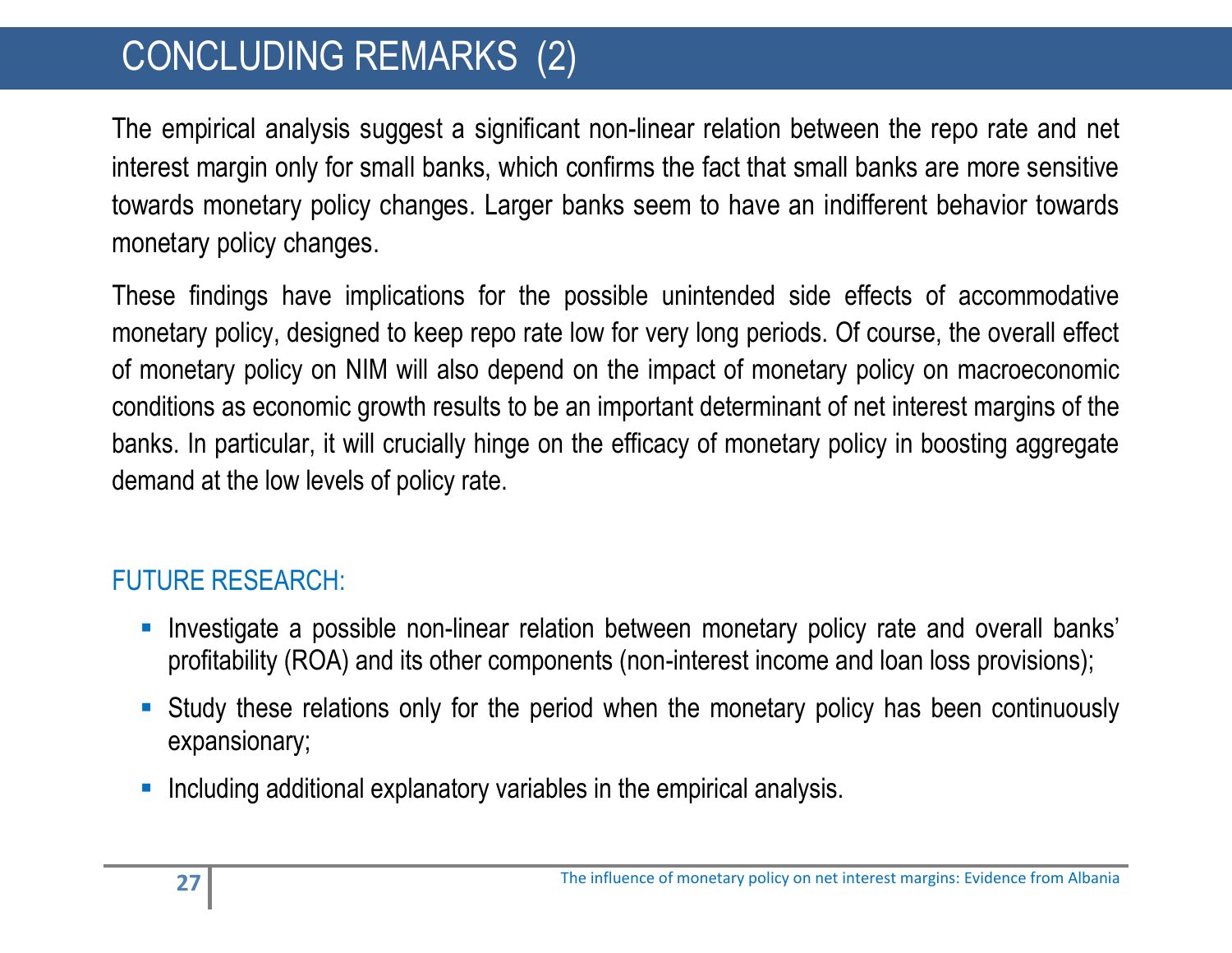Borio, C., L. Gambacorta and B. Hofmann (2015), "The Influence of Monetary Policy on Bank Profitability", Bank of International Settlements Working Papers No. 514, BIS, Basel.

Claessens, S., N. Coleman and M. Donnelly (2016). "Low-for-long Interest Rates and Net Interest Margins of Bank in Advanced Foreign Economies", IFDP Notes, Federal Reserve Board, 11 April.

Daniel Gros (2016), "LOW RATES = LOW BANKS' PROFITS?".

Demirguc-Kunt, A. H. Huizinga (1999), "Determinants of Commercial Bank Interest Margins and Profitability: Some International Evidence", The World Bank Economic Review, 13(2): 379-408.

Flannery, M. (1980), "How Do Changes in Market Interest Rates Affect Bank Profits", Federal Reserve Bank of Philadelphia, Business Review, September/October.

Hancock, D (1985), "Bank Profitability, Interest Rates, and Monetary Policy", Journal of Money, Credit and Banking, 17(2): 189-202.

Gambacorta, L and S Iannotti (2007): "Are there asymmetries in the response of bank interest rates to monetary shocks?", *Applied Economics*, vol 39, no 19, pp 2503–17.